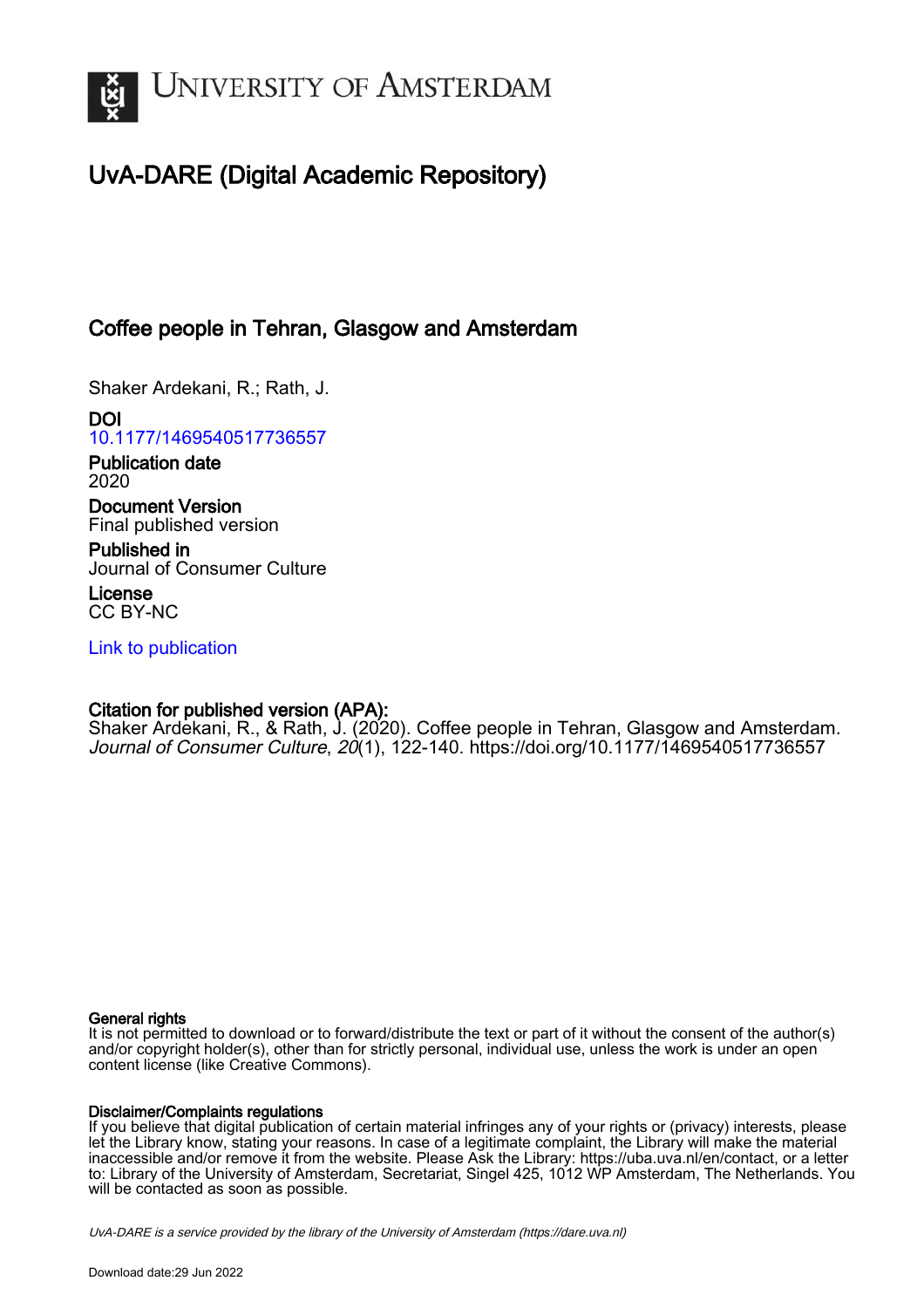

# Coffee people in Tehran, Glasgow and Amsterdam

Reza Shaker Ardekani and Jan Rath

University of Amsterdam, The Netherlands

Journal of Consumer Culture 2020, Vol. 20(1) 122–140  $\circled{c}$  The Author(s) 2017 Article reuse guidelines: [sagepub.com/journals-permissions](https://uk.sagepub.com/en-gb/journals-permissions) DOI: [10.1177/1469540517736557](https://doi.org/10.1177/1469540517736557) <journals.sagepub.com/home/joc>



#### **Abstract**

Despite the diversity of consumption and class practices of the new urban middle classes within and between societies, they share some qualities. Focusing on the lifestyles and mentalities of regulars of specialty coffee bars in Tehran, Glasgow and Amsterdam, this study explores common characteristics of this group. Our ethnography suggests that through their everyday consumption practices, coffee people share a set of ethical dispositions and cultural practices among which this article focuses on the metropolitan body, cosmopolitanism and environmentalism.

#### Keywords

Specialty coffee, coffee people, the new urban middle classes, the metropolitan body, cosmopolitanism, environmentalism

## Introduction

While cities continue to be places for some forms of manufacturing and production, they are increasingly built around their utility as places for service and consumption. This transformation coincides with the growth of the new urban middle classes and the concomitant emergence of new forms of public urban culture. The proliferation of cities as theatres of the spectacle also allows for the development of polymorphous public culture organised around the consumption of a range of goods and services such as yoga, artisanal beer, olive oil, tea, ice cream, bread and coffee.

There is a growing body of literature connecting the rise of the new urban middle classes to the development of the cognitive–cultural economy and gentrification, on the one hand, and the proliferation of new consumption practices and identities, on the other hand (Scott, 2012; Zukin, 2010). A growing number of case studies, additionally, highlight particular aspects of these processes in different cities such as Amsterdam (Gelmers and Rath, 2015), Glasgow (Shaker Ardekani and Rath, 2019), Tehran

Corresponding author:

Reza Shaker Ardekani, Graduate School of Social Sciences, University of Amsterdam, Nieuwe Achtergracht 166, 1018 WV Amsterdam, The Netherlands. Email: reza.shaker@gmail.com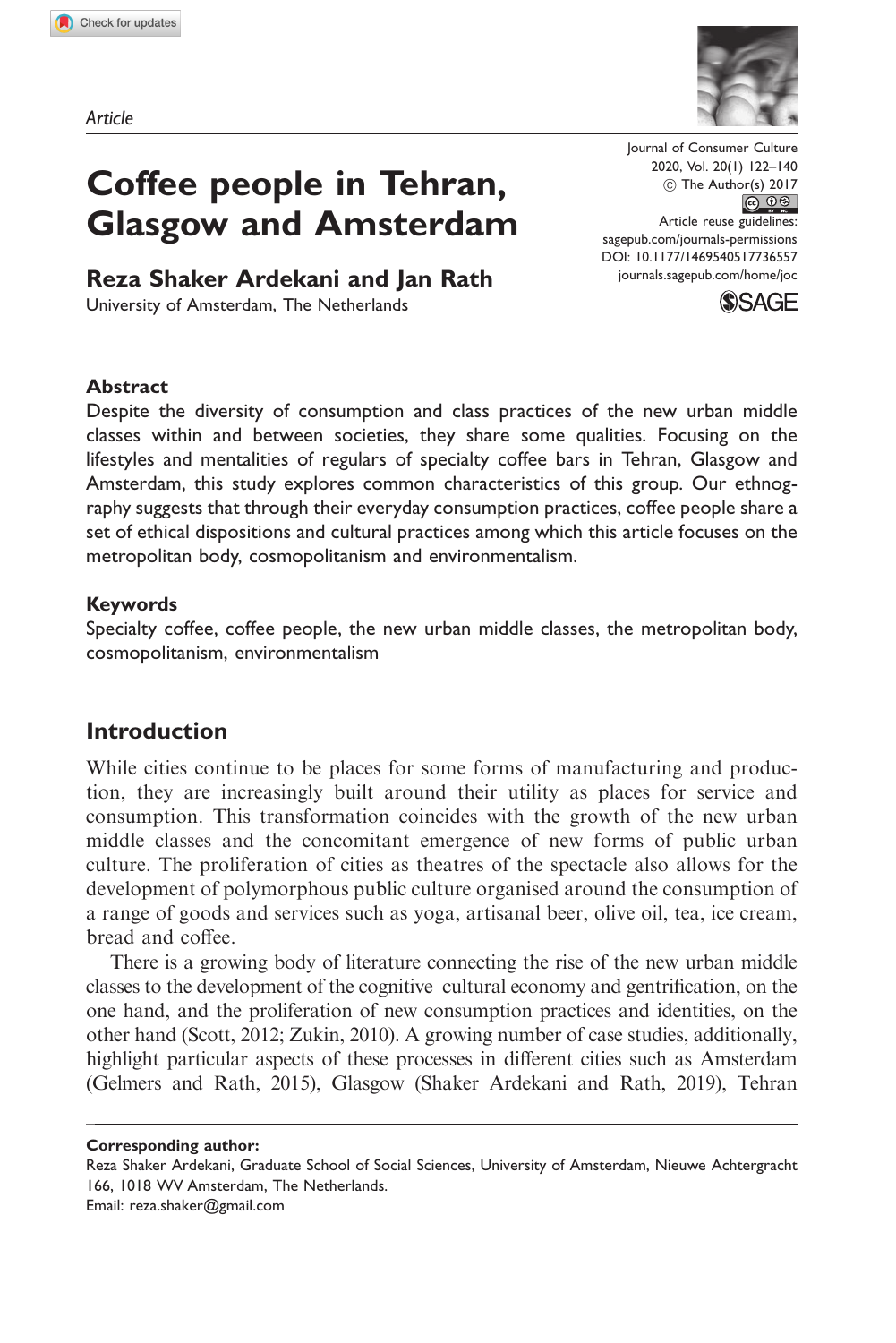(Shaker Ardekani, 2016b), Hong Kong (Kharas and Gertz, 2010) and Cape Town (McEwan et al., 2015). Although the literature provides valuable insights into local contexts and idiosyncrasies of the new urban middle classes, little comparative work has been done so far. Despite the fact that they live in sometimes totally different cities with different contextual opportunities, we argue that the new urban middle classes have particular qualities and characteristics in common, some of which expressed through consumption practices. Comparative studies between different societies are of importance for understanding what the potential convergences are and what may be contributing to the convergence among the new urban middle classes.

We decided to ethnographically examine some of the shared characteristics of the new urban middle classes in diverse urban environments by focusing on a particular consumption space: specialty coffee bars. As demonstrated by Hyra (2017), Rath and Gelmers (2014, 2016) and Zukin et al. (2015), specialty coffee is a beverage rich in identity value and popular among the new urban middle classes. Focusing on specialty coffee bars opens up an interesting window to engage with this group, closely observe their styles of consumption, decipher their polysemic rituals of consumption and to eventually identify their common traits. Moreover, the cosmopolitan nature of coffee as a global commodity as well as the ubiquity of specialty coffee bars in urban settings in different parts of the world demonstrates that these social spaces of lifestyle are highly relevant sites to study the class practices of the new urban middle classes in a cross-national investigation.

We have selected sites in three cities: Tehran, Glasgow and Amsterdam. Situated in both the Global South and North, these cities vary highly in terms of levels of engagement with globalisation, class relations and social, cultural and political positioning of coffee bars. Our ethnographic sites provide us with an opportunity to explore any common grounds among the new middle-class coffee people. Overall, through a small-N cross-national ethnography of regulars of specialty coffee bars in Tehran, Glasgow and Amsterdam, the research contributes to the literature on the proliferation of the new urban middle classes and the ways in which they are developing particular urban lifestyles. After situating the research in the current literature on the new urban middle classes, consumption, class expression and specialty coffee, the methodology and findings of the research will be presented.

## The new urban middle classes and their polysemic rituals of consumption

The new urban middle classes are not 'new' according to their social composition as they are part of the broader middle classes; as a social classification, they constitute a rather heterogeneous, ambiguous, elusive category of people. Engaged in occupations that require significant levels of human capital, they are typically categorised as neither too rich nor too poor, broadly able to lead a comfortable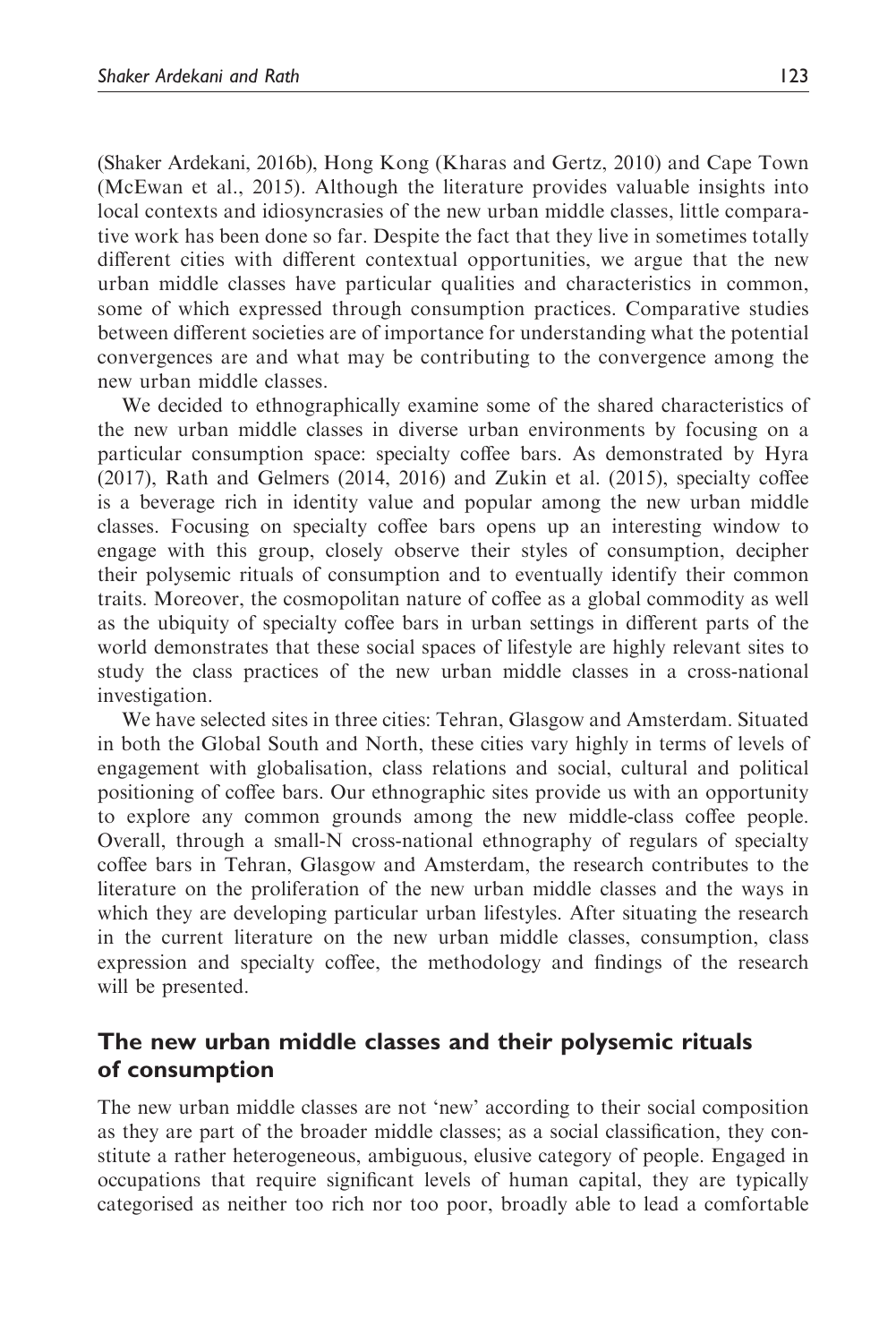life, enjoying stable housing, healthcare, educational opportunities and discretionary disposable income to spend on vacation and leisure pursuits (Kharas and Gertz, 2010; Mathur, 2010). Their newness is considered primarily by their professional class, based on knowledge rather than property, which is highly related to post-industrial societies and post-Fordist production logics. They appear to constantly redefine middle-class identity and are often celebrated for having liberal attitudes yet marked by new consumption practices associated with resourceintensive lifestyles (Lange and Meier, 2009). Their educational background, additionally, assists them to subjectively differentiate themselves from old, traditional middle classes through their engagement with political debates as well as a broad, eclectic taste in cultural items. Thus, the concept refers to more than just an income group: it comprises social, political, environmental and economic dimensions and likewise operates as a cultural construct combining both tradition and modernity in its ideologies and consumption styles (Anantharaman, 2014; Jayne, 2006).

The reasons behind consumption practices of the new urban middle class are many and anything but univocal or coherent and can be configured in various ways. From theories of practice, this class can be grasped as a class-in-practice, defined by its everyday, mundane consumption practices through which they perform their social position (Warde, 2014). According to Bourdieu's (1984) theory of distinction, this class employs consumption as a communicator and a sign of distinction in order to subjectively and objectively define and demarcate their social position. In so doing, members of this class express their identities through symbolic representation in taste and lifestyle and a desired focus on symbolic rather than material rewards (Warde, 2015).

Besides public performance and symbolic class expression, they share a vision of consumer sovereignty, a desire for a certain quality of life that involves both collective goods (the neighbourhood and the city where they live in as well as environmental concerns, equality and democracy) and private happiness. Today's new urban middle classes tend to operate around the idea that they can and must control themselves through, among other things, looking after their bodies, state of health and the environment (Sassatelli, 2007). They are what Cohen (2000) would call 'citizen consumers', who simultaneously fulfil personal desires and civic obligations through their consumption practices.

Concepts of identity, lifestyle, distinction and consumption practice of the new urban middle classes, moreover, converge in the aestheticisation of everyday life. Within contemporary consumer culture, lifestyle connotes individuality, selfexpression, aesthetic reflexivity and stylistic self-consciousness. One's body, clothes, speech, leisure pastimes, eating and drinking preferences, choice of holidays, environmental concerns and political orientation are to be regarded as indicators of the individuality of taste and aesthetic sense of style (Featherstone, 2007; Latham, 2003). Arguably, the new urban middle classes engage an invisible ink strategy to objectively and subjectively demarcate their class boundaries, the symbolic, embodied and experiential aspects of their class aesthetics (Guthman, 2003).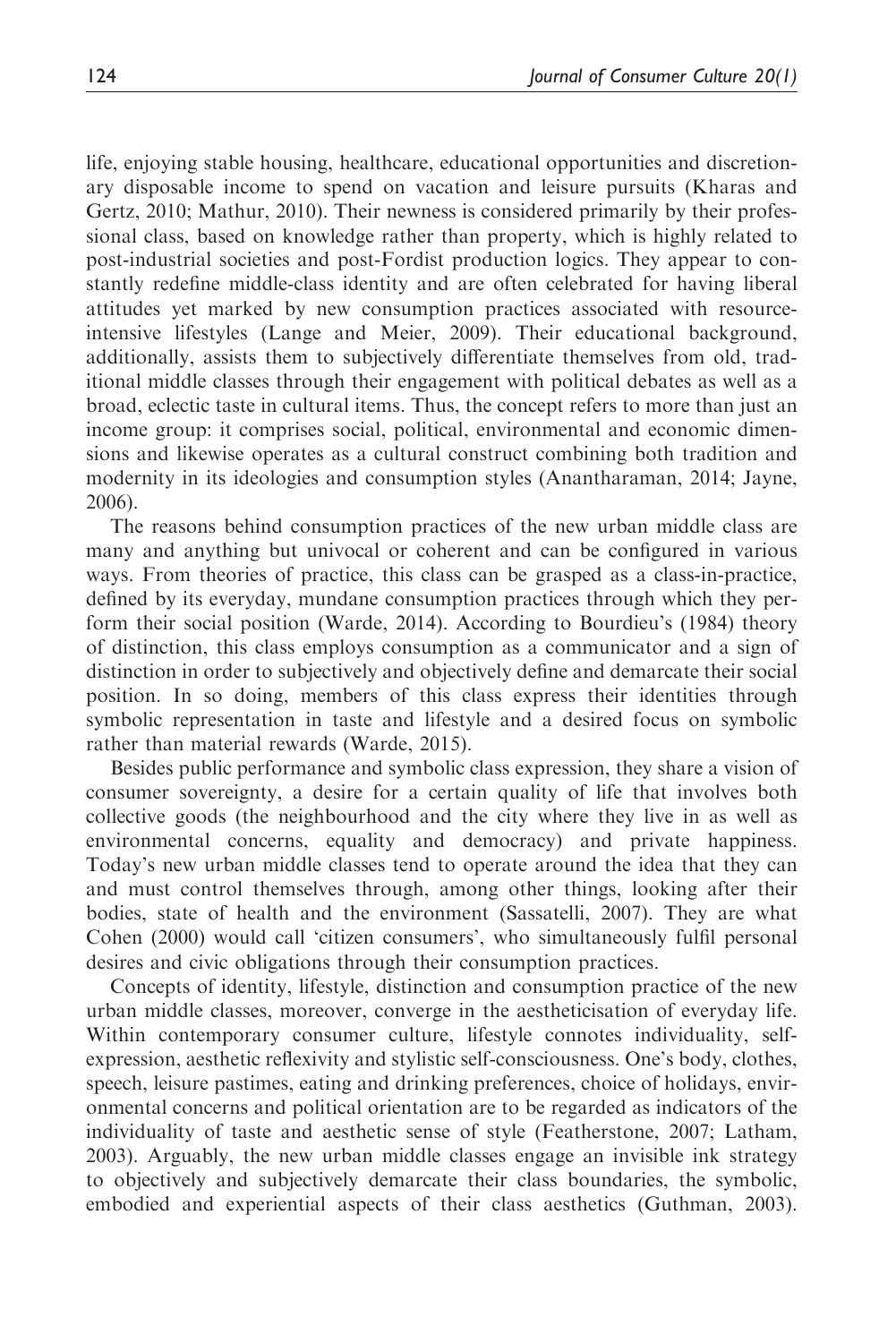With their high cultural and economic resources, the new urban middle classes reject mass-produced, standardised and impersonal commodities and embrace goods and services that are designed to cater to a personal sense of worth. They increasingly look towards emotional and intimate commodities, exemplified by the recent proliferation of artisanal goods, the move towards quality in gourmet food and beverages, the growth of personal fitness and beauty products, the expansion of the tourist trade and travelling agencies, the exponential rise of the catering and hospitality industries, the growth in the home-improvement sector and the personalisation of pharmaceuticals (Michalski, 2015; Townsend and Sood, 2012).

Socially constructed and socially maintained, the new urban middle classes manage their identities through the processes of public performance via placing an emphasis on frequent visits to the everyday social spaces of lifestyles where they can express, perform and practice their embodied and symbolic sense of class. The new interest in artisanal market and recent engagement with aesthetic goods and services, such as, among others, craft beer bars, specialty coffee bars, wine bars, fusion restaurants, artisanal bakeries, vintage shops, ethnic catering and ethnic therapies, indicate a fundamental shift in the consumption practices of the new urban middle classes. In fact, through focusing on artisanship and sensual experience, these new urban consumption spaces seem to be attractive for the new urban middle classes who prefer natural, quality goods and services. Highly visible signs of gentrification, these consumption spaces not only supply the material needs of the new urban middle classes, but also the aesthetics of their offerings and atmosphere provide cultural capital for these groups, validate the judgment of their tastes and lifestyles and reinforce a sense of authentic self-expression and creative cultural distinction (Zukin et al., 2015).

Despite the existing rich literature and current thick description of the new urban middle classes, their consumption practices and styles of living, there are few international studies on them. What qualities do they share? As a first intervention to answering this broad question, we have narrowed down our scope of investigation and focused on specialty coffee bars and their patrons. Coffee has long been a part of daily diets and social rituals; however, like craft beer, cocktails, tea, chocolate and bread, coffee is experiencing an artisanal spring. Some coffee aficionados call this the third wave of coffee. Manzo (2010) provides a timeline about the different coffee waves:

The first wave, according to the coffee geeks, refers to how coffee was prepared and consumed in, say, the 1950s until, say, the early 1990s, when coffee was a caffeine delivery system prepared in percolators or massive urns in offices and banquet halls. The second wave refers to that period, starting in the early 1990s, when coffeehouse chains (Starbucks, Gloria Jean's, The Coffee Bean and Tea Leaf, Second Cup, etc.) were founded and became common features in urban storefronts and suburban malls. The second wave purveyors, this history claims, laid the groundwork for the third wave, which comprises small-batch artisanal coffee roasters and independent or small chain coffeehouses that are themselves part of a supply chain including a collection of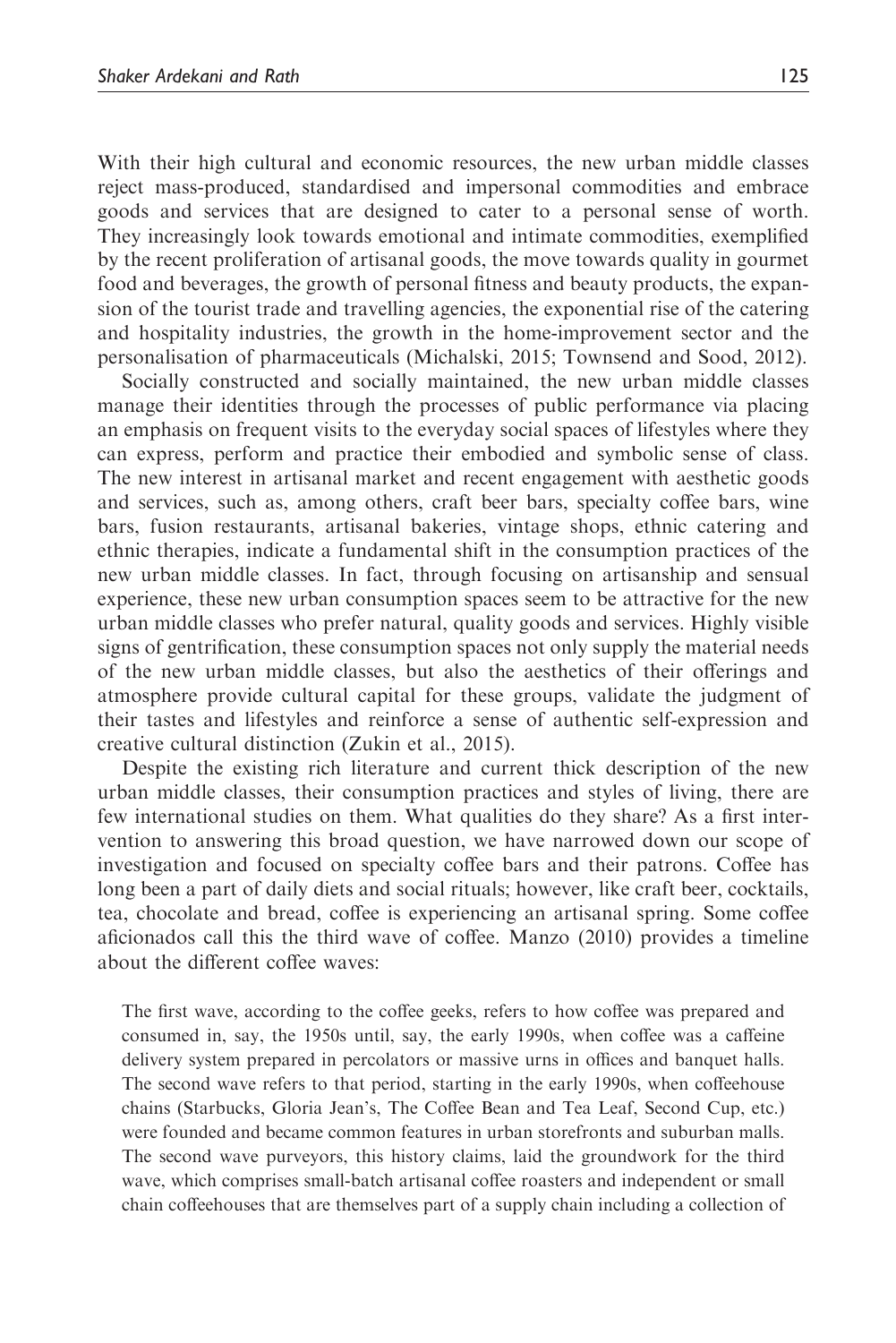field-to-cup actors starting with direct-trade growers with whom the coffee brokers, roasters, and cafe owners are understood to have relationships. (p. 143)

Trendy, hip espresso bars and cool specialty coffeehouses are mushrooming in almost all big cities across the globe, becoming synonymous with contemporary urban living (Bookman, 2014). They have marked a distinct break with a past characterised by mass production and consumption, distinguishing themselves by providing high-quality coffees derived from distinct processes of planting, harvesting, washing, drying, milling, roasting, grinding, brewing and cupping (Specialty Coffee Association of America (SCAA), 2015).

Compared to other lifestyle goods and services such as chocolate, designer goods or yoga classes, specialty coffee bars have not only appeared to be more visible in the everyday urban sphere and attracted a wider section of urbanites but have also shown how production and consumption has shifted from quantity towards quality and from mass to niche markets. Providing high-profile products that reflect a creative, aesthetic production and consumption, specialty coffee bars seem to be the local manifestation of a certain mentality in which coffee is a way of life. In other words, drinking specialty coffee is a way of actualising a philosophy of life and a nonverbal communicative act of identity. As such, it entails elaborate codes of conduct, sociability and aesthetic appreciation which are institutionally sustained and enforced as well as subjectively learned through a self-disciplining process.

The consumption of relatively expensive specialty coffee, moreover, is understood to contain numerous social, cultural, sensual, embodied and symbolic meanings by which everyday needs and consumption are linked to identities and lifestyles of the new urban middle classes. Coffee people seek to practice their sense of class and to differentiate themselves from the dullness of mass culture by consuming quality products. In other words, sipping coffee is not only about drinking coffee but also about navigating through countless tastes, flavours and smells of coffee, selecting a specific coffee bean coming from a specific country and farm, derived from a distinct process, brewed and cupped by a skilled, professional barista, using a certain type of machine and equipment, enriched by adding a specific type and amount of sugar, syrup and milk. This occurs in a particular space with a specific interior design fostering a leisurely ambiance within a particular neighbourhood. Simply put, where to go and what to drink have become key avenues for class distinction and practice.

## Data and methodology

What is assumed within the reviewed literature is that links are present between the aesthetic consumption and class practices of the new urban middle classes and the human capital derived from their educational background, occupational class and social networks. The literature has little to say about shared traits and characteristics that appear across seemingly vastly different contexts, with different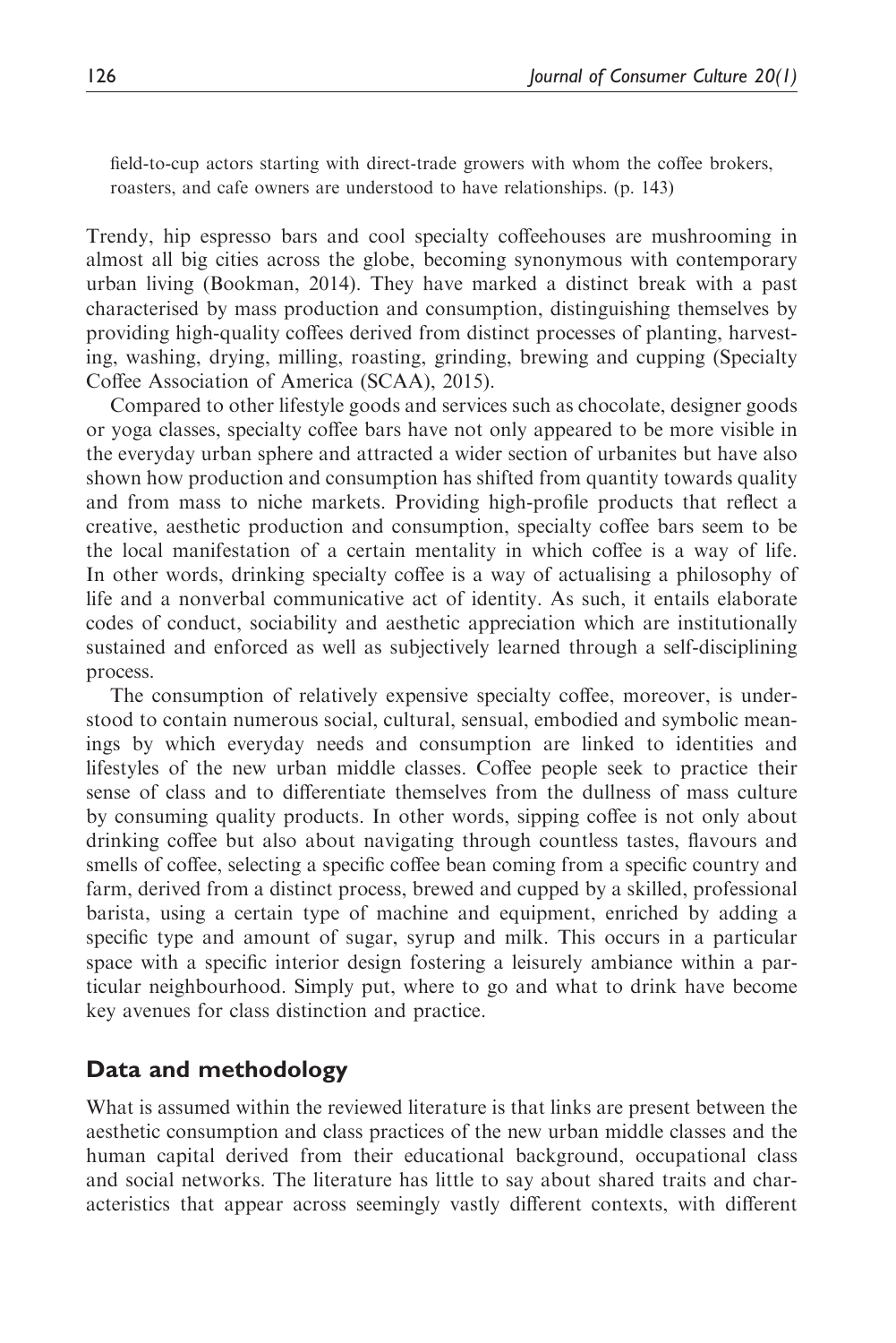combinations of and interplays between their cultural and economic capital. In this respect, via focusing on a cross-case analysis, this research investigates the shared consumption practices and characteristics of new urban middle-class coffee people in three cities crossing the conventional Global South and North research divide: Tehran, Glasgow and Amsterdam.

These cases vary highly in terms of engagement in the global currents of economy and culture. As a global city, Amsterdam has been involved with the cognitive–cultural economy since the early stages of deindustrialisation (Shaker Ardekani, 2016a). The city has managed to boost its economy through fostering investment in cognitive and cultural sectors as well as advanced producer services (Van der Waal, 2013). Under the banner of the creative city (Florida, 2002), Amsterdam has successfully attracted a huge number of urban professionals with high cognitive and cultural skills. Deindustrialisation, on the other hand, has left Glasgow with some of the worst socio-economic problems in Britain. Yet, now the city seems to be alluring the new middle classes through a process of re-urbanisation, seemingly finding its place amidst economic and cultural globalisation through a host of energetic cultural–financial initiatives (Turok and Bailey, 2004). On the other side of the spectrum stands Tehran which, for a variety of reasons, has weak connections with the global process of urban development, and the current literature has little to say about its local specificities particularly regarding the class practices of its new urban middle classes (Shaker Ardekani, 2016b).

The selected cities, moreover, differ in terms of the rigidity of their class systems. Economic background and the class of origin hierarchically differentiate social groups within Tehran; however, the class compositions in Glasgow and, to a higher degree, in Amsterdam derive mostly from occupation, education and cultural competencies. The nature of public urban culture also varies considerably and casts an important role for frequenting coffee bars. It could be argued that specialty coffee bars in Glasgow and Amsterdam are more or less gender-neutral urban spaces, and patronising them goes along with Bourdieu's theory of distinction as well as theories of practice. In Tehran, however, coffee shops are evidently a more gendered urban space and encourage the pseudo-emancipation of women promoting a sense of aesthetic socio-political resistance (Shaker Ardekani, 2015a, 2015b, 2016b).

Using qualitative ethnographic research methods in a small-N cross-national study, the investigation analyses regulars of specialty coffee bars within and between the selected cities. The within-case comparison is of central importance and contributes to the depth of the research and guides the study to identify common patterns of regulars, their characteristics, motivations and social practices. In other words, our ethnographic research has provided us with a means through which it is possible to analyse the culture of coffee people from the perspective of its members. Unlike ethnographies in one setting, cross-national ethnography allows us to directly reflect upon the structural, underlying factors that explain the shared class practices of the new urban middle classes in different urban societies.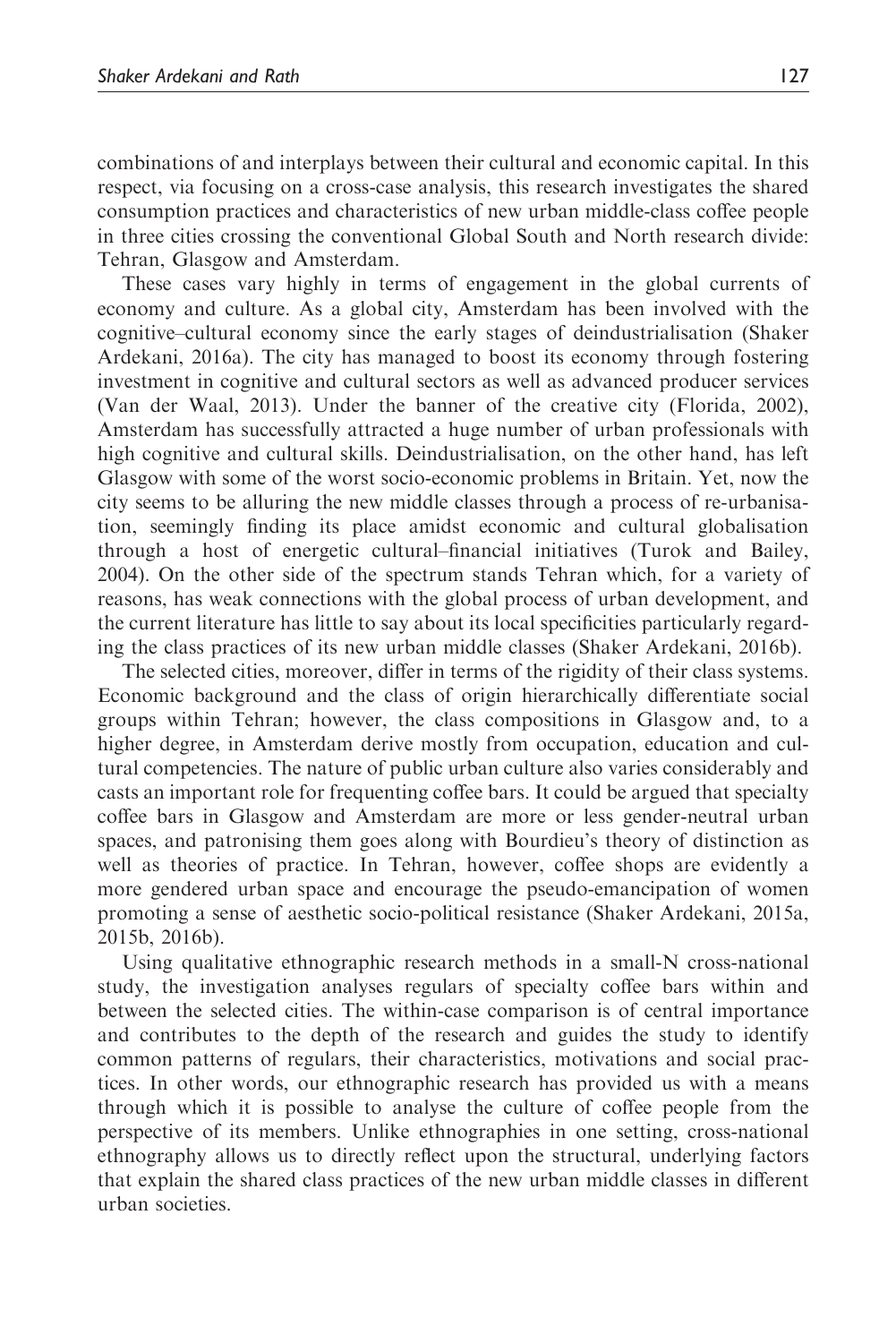The article draws upon research conducted between July 2015 and March 2016 on specialty coffee consumption. As signs of gentrification, coffeehouses were selected based upon their location in gentrified/ing neighbourhoods and/or areas where the middle classes live. It is also noteworthy that specialty coffee markets are increasingly differentiated, along with fine lines such as between chains and branded coffeehouses and a host of so-called third wave, more independent hipster cafés. In order to capture this substantive variety, we have focused on both types. As there are no global chain coffeehouses in Tehran, local chain and independent specialty coffee establishments in all three cities have been investigated. Four coffeehouses within each city, one locally chain-based and three independents, in total, 12 cases, have been selected.

The methodology involves unobtrusive observations in conjunction with interviews to examine the attitudes, characteristics and consumption practices of coffee people. Both the narrative accounts of respondents and direct observations of their class practices have been employed. Interviews have been conducted with both baristas and visitors. First-timers, passer-by visitors and people who are not engaged with the specialty coffee culture and, for instance, come to espresso bars only for Wi-Fi have been excluded from the study. Participants have been recruited from different socio-economic and cultural backgrounds based on age (between 17 and 64 years old), gender, ethnicity and social activities they are engaging in (socialising, leisure and working/productivity; Gelmers and Rath, 2015). In total, the qualitative data consist of 240 hours of observations and 60 semi-structured indepth interviews. Lasting between 60 and 180 minutes, observations were made at different times on both weekdays and weekends as a source for observing variations based on customers and social practices. Out of 60 interviews, 12 were conducted with baristas and 48 with regulars. The questions were primarily open-ended, in a semi-structured fashion. Participants were asked about their socio-economic backgrounds, their choice of coffeehouse, coffee connoisseurship, as well as consumption and cultural practices to explore the ways in which they understand, rationalise and respond to their everyday urban living.

## The shared characteristics of coffee people in Tehran, Glasgow and Amsterdam

The new urban middle classes, as an extraordinarily complex group with unclear boundaries, employ myriad forms of, sometimes, competing cultural capital, mainly through aesthetic consumption in order to practice their social position and/or hierarchically differentiate themselves. In this light, the consumption of specialty coffee within relaxed, conspicuous environments has become a component of their expressive class identities bound up with the performance of cultural capital and processes of distinction. For instance, Rosa, 29, a social worker in Amsterdam explains the self-reflexivity of patrons of coffee bars:

I think there is a kind of culture to go to such a scene like this to kind of not showing off but kind of to say 'Hello, here I am' ...I guess because people want to be part of a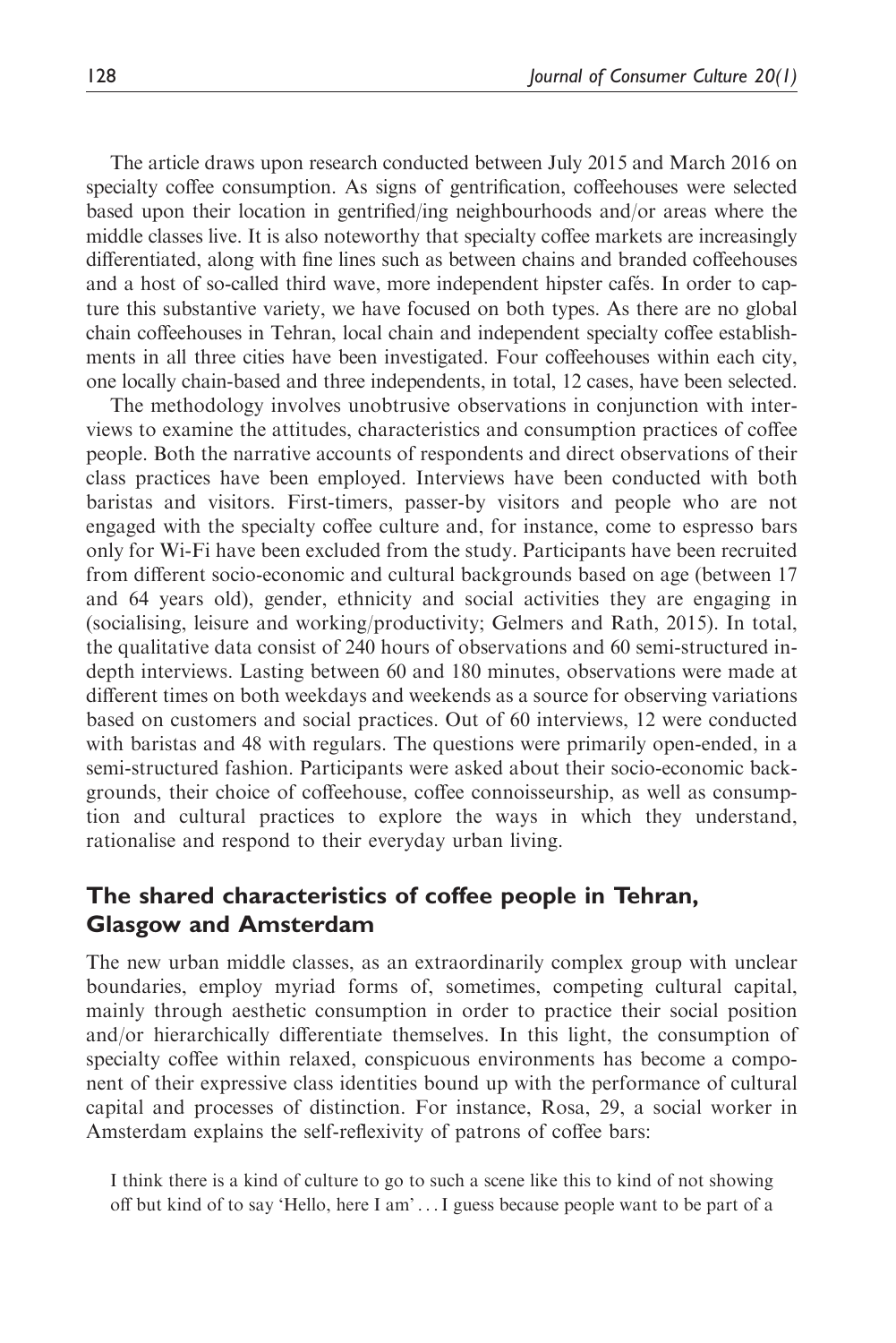community or group to tell that 'Hey, watch me, I'm successful; I have that iPhone, that MacBook, or clothes'. I think it's a subculture very similar to cocktails...It is interesting, which shows you have a lot of time and money and know about coffee. I also think a part of people [being here] here [is] to show themselves.

It seems that specialty coffee bars can be considered as a space of representation or a space of practice within which particular representations of identity, power and hierarchy become visible. These urban spaces cater to a 'certain crowd' as Maryam, 24, an architect in Tehran argues:

We are going towards specialised, professional products...for example, this place with fresh, quality, homemade sweets, sandwiches, and salads, which is its pride, serves mostly for a certain type of people ... As far as I know about this place and its managers, they are all professional in their jobs. They are highly selective and restrictive about their baristas, staff, coffee beans, and equipment ...It is not a small, little sinking coffee shop; they play good music and the crowd is a certain crowd ...I think it entices you to maybe stay longer or even order more ...

James, 36, a barista in Amsterdam, describes the certain coffee crowd in Amsterdam:

They are mostly white and middle-class people, I would say. They would have some sort of more educated background, so lots of people who like wine tasting and food tasting also like specialty coffee ... Here also a lot of start-up people and creative people come ... Young professionals also use the place as their office. You know, they sit here with their laptops...I have some customers coming two times a day, in the morning and afternoon and spending about  $\in$  10. Like, you usually see people come in wearing nice clothes, expensive shoes, nice watches, very expensive laptops, the latest smartphones, that's kind of a package and inventing in everything with quality ... We also have a lot of expats and students here ... Another category might be like housewives and moms [who] don't work. Moms with kids and housewives come here to meet friends and have a cup of coffee together ...

Alireza, 28, a PhD graduate also lists the similar fraction of society frequenting specialty coffeehouses in Tehran:

I cannot see all types of people here ... Mostly young people like us, students, you know ...I also can see a certain type of people based upon their income, which is obvious to me from their behaviours, clothes, and styles... They are mostly high-income and from upper-middle families, they have enough money to spend on these expensive coffees...There are some schools around here, so a lot of students, a lot of families with or without children ...It's mostly people, I think, between 20 and 40.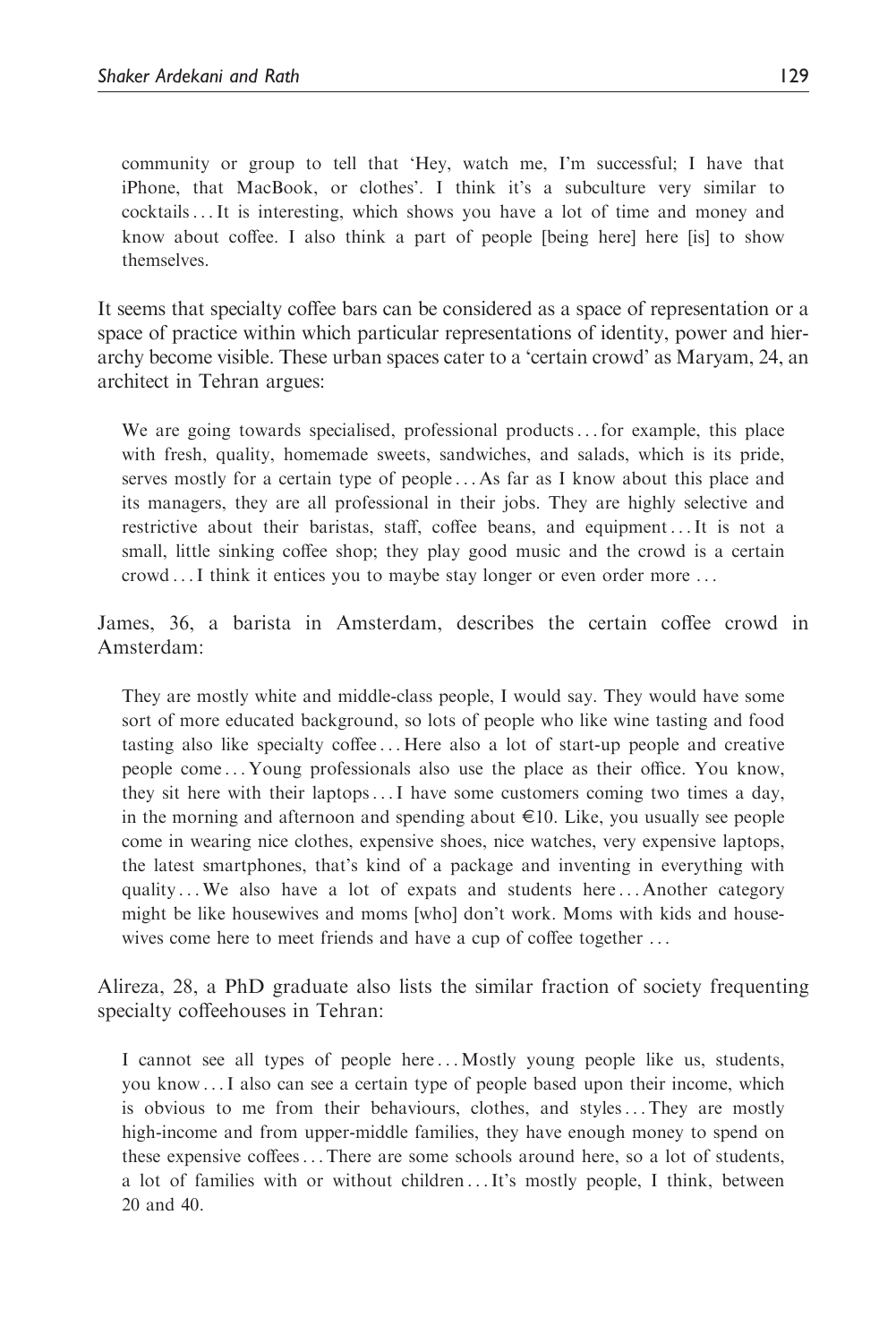Not surprisingly, Maria, 23, a general practitioner in Glasgow classifies coffee people as

Coffee people with higher education because, first of all, you do have to have money ... Also, people are here like looking good and careful about their clothes...I think people here are self-conscious and educated in general.

Specialty coffee bars in studied cities seem to predominantly attract a certain group: students, university staff, high-income urban professionals, managerial workers (the so-called knowledge workers), entrepreneurs, other (well paid) private sector workers, cool creative hipsters. They tend to be mostly young and well educated, having high human capital and working in sectors such as software, IT, finance, personal services and a wide array of cultural industries ranging from music and media to fashion-intensive crafts.

Our empirical data also suggest that coffee people tend to insatiably search for new and different aesthetic experiences. Converting their human capital into an abstract taste, they navigate through a broad set of culturally expressive activities, bodily self-surveillance and environmentally awareness. Although the ethnographic data acknowledge the diversity of class practices, regulars share a set of interrelated qualities visible through their everyday consumption practices. Three of these key qualities involve the body, cosmopolitanism and environmentalism.

#### The metropolitan body

Bourdieu (1984) has argued that bodies and their associated consumption practices are classed. Rosa, James, Alireza and Maria have implicitly mentioned that coffee people tend to pay close attention to the surfaces which are under their direct control, that is, the body. The tendency of coffee people towards the public performance of self is most noticeable in their engagement in their public bodies, in how they present themselves in their clothes, speech, manners, posture, appearance and decoration of bodies (Featherstone, 2010). Analyses of the behaviours of coffee people suggest that appearance, body shape and physical control as having become increasingly central to their sense of identity. A variety of bodily norms of appearance in the form of clothing and adornment or even tattooing and piercing are fundamental to mark social identity.

Almost all of the participants reveal that they place a great emphasis on their appearance, display and the management of impressions, a form of body-conscious style through methods of somatic improvement such as diet, sports, yoga and a whole host of bodily practices and disciplines. For example, Angela, 35, a fashion designer in Amsterdam explains her attention to balancing health, appearance and happiness:

When I was younger, I tended to do a lot of exercise like ballet, and extracurricular [sports]. But I think when you are working full time, it is kind of hard to go to the gym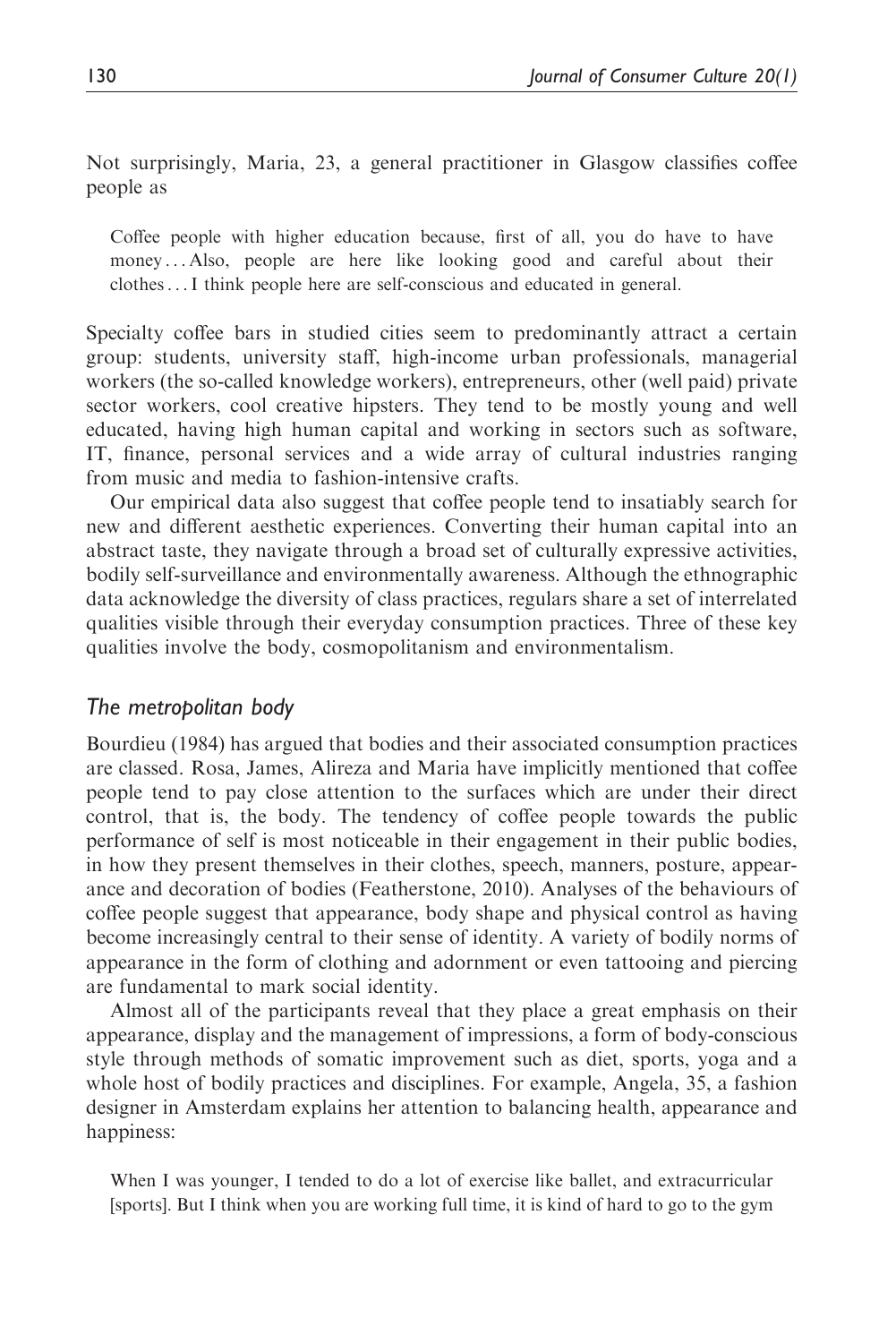as much as you want to ... but I try to exercise, so I go to the gym and do yoga but half of it for fitness and half of it for like stress relief ...I also go running for being fit and healthy ... just like an old way of being fit and organising thoughts.

Clair, 28, a post-doc student and a young mom in Glasgow also expresses how she uses the available opportunities to work on her body:

As a mom, I am trapped home for the whole day taking care of my baby girl so it's nice to be somewhere else if I could ...so I go to buggy fitting. With a group of other moms, we go to Kelvingrove Park buggying.

If the previous waves of coffee have been about common tastes, mass production and massive bodies, the artisanal, third wave of coffee seems to be about construction and representation of refined (or reflexive) tastes, craft production and crafted bodies. For instance, Morteza, 25, a barista in Tehran defines his body as an instrument, a professional, portable toolkit for his job:

For improving my tasting and sensory skills, I have stopped smoking and drinking alcohol, become a vegetarian, and also started exercising and hiking ...I have devoted a lot of my time to sports which is really important to me and my job ...I go for swimming, volleyball, football, table tennis, and parkour...I am also following a healthy diet and even use some sports and diet apps on my iPhone to keep track of my progress ...

It shows that the body has changed from a biological fact into a project (Giddens, 1991), a performance (Goffman, 1959), a lifestyle accessory to be sculpted, shaped and 'stylised' (Featherstone, 1991). As a vehicle of pleasure and self-expression, the body needs to be maintained and requires servicing, regular care and attention to preserve maximum efficiency. The body as a malleable phenomenon reflects social and cultural forces, a fleshy testimonial to the aestheticisation of everyday life.

Engagement with specialty coffee in itself represents an embodied practice or a set of ongoing practices of corporalisation. Coffee people's embodiment is a life process that requires the learning of bodily techniques such as walking, sitting, drinking, tasting and so forth. The coffee embodiment is the ensemble of these corporal practices that produces and gives the body its place in everyday coffee spaces. Coffee people, furthermore, are feeling bodies rather than disembodied minds; this embodiment requires an acquired taste, a certain type of connoisseurship, a sensual experience and expertise of navigating through different tastes and flavours of coffee. The third wave of coffee is about sourcing beans from farms instead of countries, and roasting is about bringing out rather than incinerating the unique characteristics of each bean and its flavour. Simply put, embodiment is the lived experience of the sensual or subjective body (Turner, 2008). Coffee people through the conversion of their cultivated disposition into distinct types of embodied capital, that is, sensual and physical, grasp a sense of self-esteem and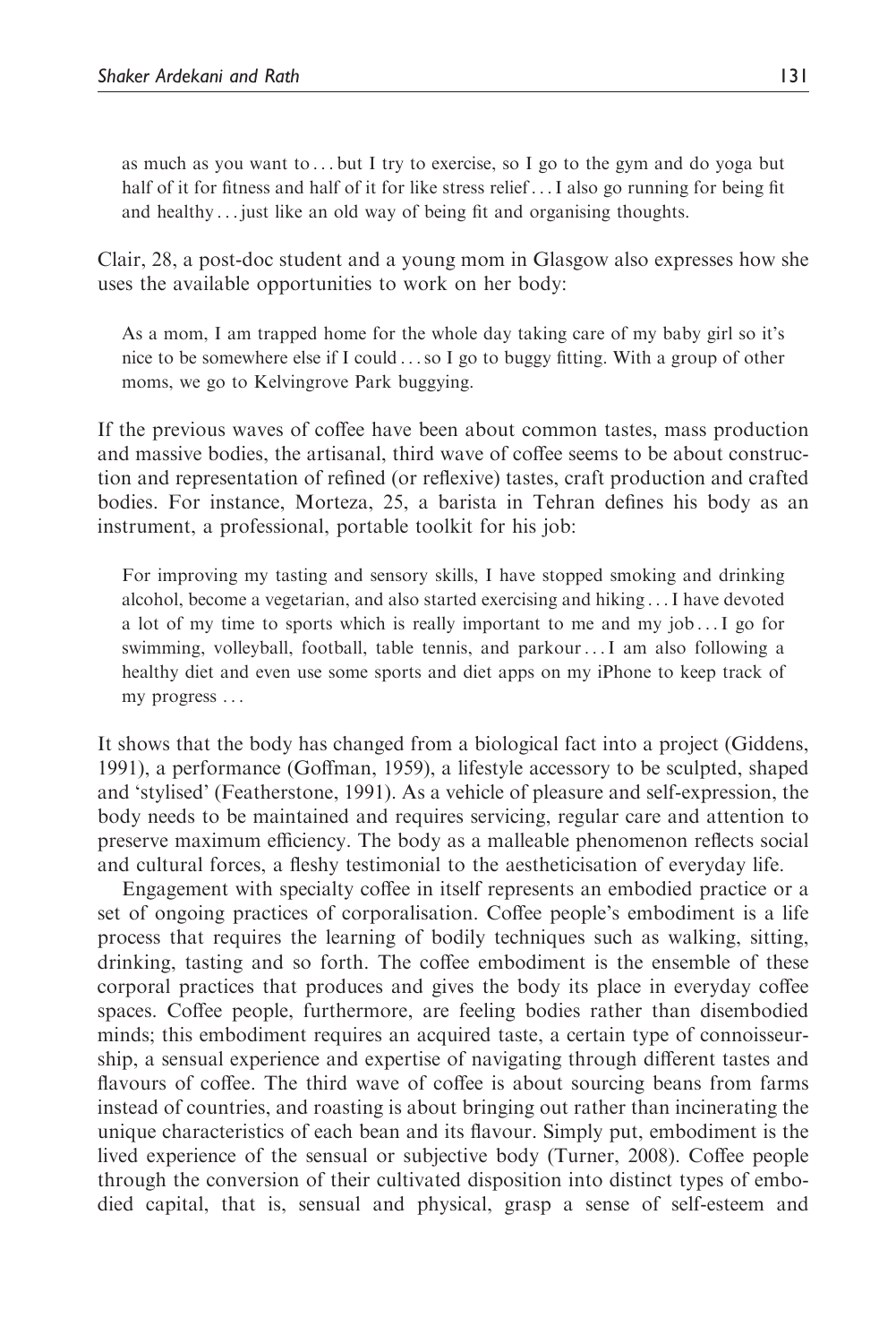confidence to be better able to move through interpersonal spaces of sociability to enjoy the full range of lifestyle opportunities and pleasures on offer (Shilling, 2003). Marco, 41, a university professor in Glasgow, for instance, shows his sensual embodiment:

There is so much variety and by now it is very difficult for me to navigate. But if you ask me what is your favourite by recollection, I would tell you it is the Colombian blend that they have here. I am not a huge fan of AeroPress and I mostly stick to espresso ...

Our observations, additionally, suggest that the presentation of the body within specialty coffee bars seems not to be just about the embodiment of cultural capital but also the power to affect others (Featherstone, 2010). The use of refined goods, appropriate body style, crafted coffee taste, clothing, make-up, adornment and, in general, the representation of cultivated sensual and physical capital are some sort of signs, the constructed bodies of what coffee people want others to see. They represent what Laura Mulvey (1975) has called scopophilia (the love of gazing), affective metropolitan bodies. In this sense, specialty coffee bars change into a stage of gaze, a cultural place to see and to be seen. In return, as the spectator stands as a co-creator (Wegenstein, 2012), coffee people provide an outward image and seek confirmation through returned glances and exchanged smiles.

## Cosmopolitanism

Having access to rich cultural and economic resources, the interviewees have shown to be culturally flexible and aware. The taste-making capability of human-capitalheavy groups enables them to associate with a wide range of cultural engagements and leisure activities (Wright, 2011). They appear to be curious and hold an abstract taste for a variety of cultural items, a specific attitude towards the appreciation of various (non)local goods. As an aesthetic disposition, they possess cosmopolitan/multicultural capital, which makes it a tool to assert their distinctive identity, an orientation of openness towards cultural others, systems of beliefs and competencies (Meuleman and Savage, 2013). Participants elaborate that they search for new cultural experiences such as dining out and trying different cuisines, travelling, learning new languages, listening to vast musical genres, watching various types of movies, reading practices and following a variety of news. For example, Pepijn, 35, a financial manager in Amsterdam explains his very broad tastes in cultural activities:

I listen to almost anything. I'm interested in lots of 80s and 90s, rock, metal, jazz, hip hop, punk, blues, and folk music ...I also love travelling, yesterday my girlfriend said 'I want to go to a holiday', and then we decided to go to Kazakhstan. We['ll] go there for 3 weeks. I guess it is a cheap place to go to ... We also love different foods, and it doesn't matter what kitchen it is; we go everywhere and try different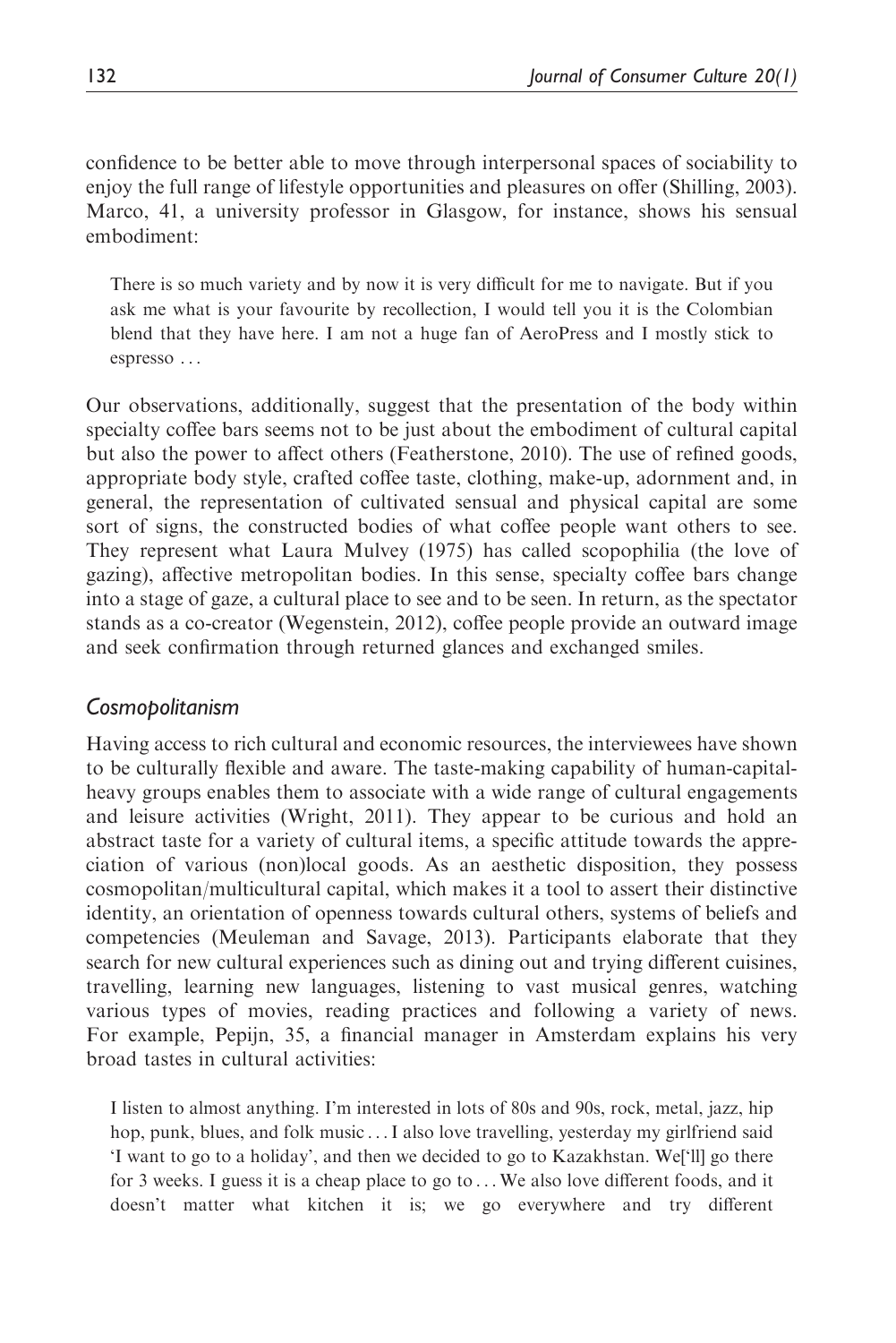things...Tomorrow we'll go to a Mongolian restaurant. I've been there like three times but it is really amazing. We also have an Afghani restaurant but I guess the Mongolian kitchen is rougher... When I go out with friends, we try the Lebanese kitchen and why not even Chinese. If we have time, we would also check out Greek, Albanian, Thai, Spanish, French, and Turkish food.

Mina, 35, a sales manager in Tehran also describes her taste in news:

For my profession, I follow the economic news of the world ...I follow the news every day at 8 a.m. and also read the paper when I'm here. I have some news apps on my phone, so I could check to see what's happening. Also on the Internet, I check all the headlines. But I follow a lot of economic news, and I go really in depth by reading economic articles... We are also subscribed for some newspapers and receive them on the daily basis, so we are constantly reading the news, and know what's going on ...I also follow the news you cannot ignore like the refugees, wars, political situations. I'm also interested in cultural news, like about movies.

The presence of omnivorism (Peterson, 2005) among high-status groups requires of individuals a form of 'cultural tolerance' (Lizardo, 2014), the ability to cross between 'high' and 'low' cultural boundaries in their cultural choices. For instance, Sachi, 31, a post-doc student in Glasgow describes his reading habits:

I read a lot of different books such as the New York Times bestsellers. I also like to read the classical English literature. However, in general, although I'm curious about different things, I'm not interested enough to go deep into them. That's why I read a lot of different texts such as humanities, philosophy, history, urban stuff, theology, religion, sociology, cultural stuff, anthropology ...Because my work is based on the philosophy of technology, understanding technology and the relationship between humans and technology, so I have to understand so many things... Also because of the time pressure, I'm a big fan of short stories.

Coffee can itself be straightforwardly cosmopolitan in the sense that, through its very substance, it invokes a certain worldliness. The consumption of specialty coffees can be also viewed as a narrow form of cosmopolitan practice in the way that it demonstrates the engagement in the otherness of the world. For Nima, 28, a musician in Tehran

Third wave of coffee is mostly about sharing information and cultures of the coffee you'd like to consume ... With a shot of espresso, I can have a trip to Rwanda, Ethiopia, Kenya, Brazil, Indonesia or any other coffee countries. You could simply travel with just one cup of coffee to places you have never been.

In this regard, participants through reflexive engagement with the globe have created a privileged lifestyle through cosmopolitan omnivorism as an intellectual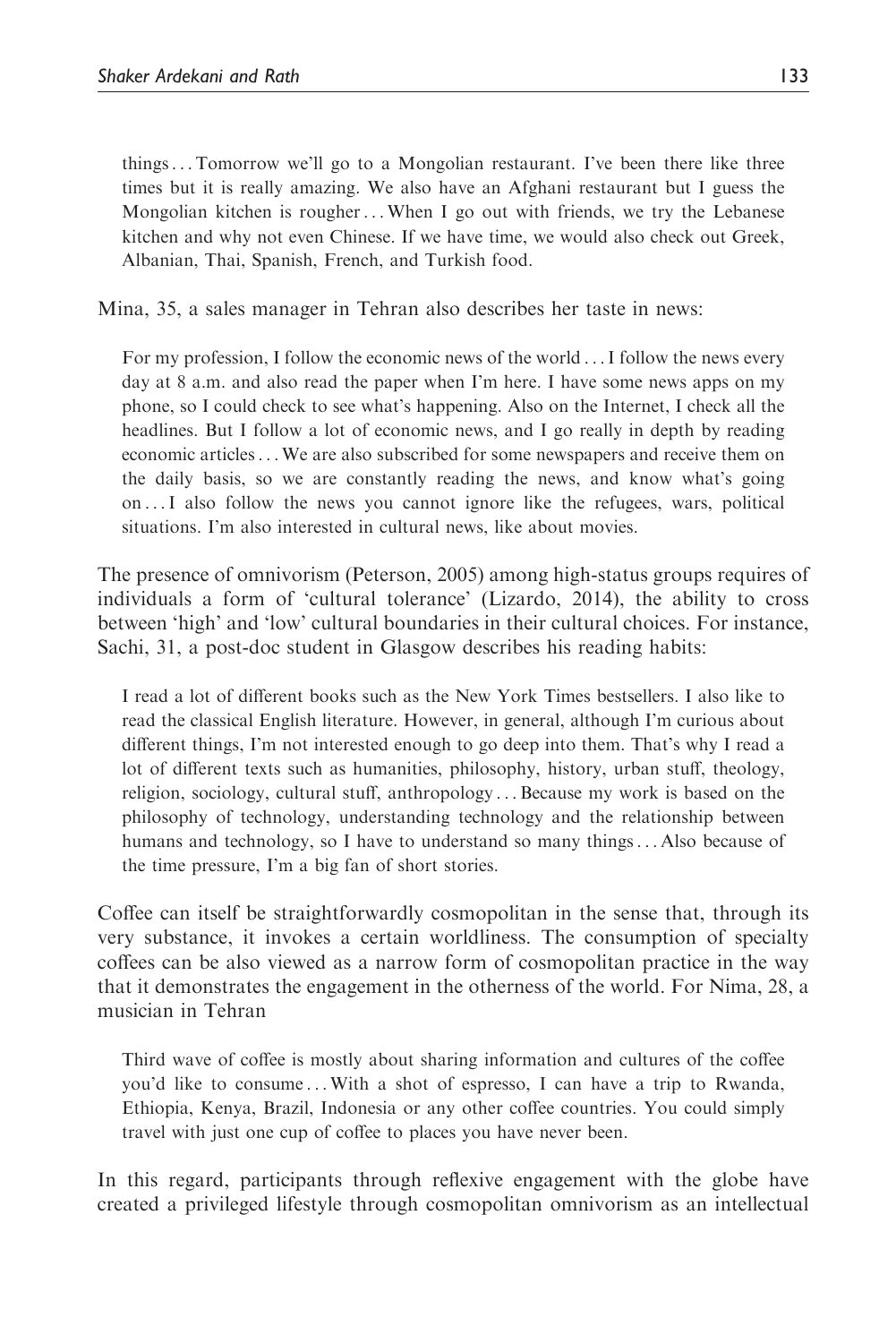disposition which can be conceptualised through aestheticising 'the other' elements and material practices and engagement with (non)local cultural goods in everyday urban living.

## Environmentalism

Another widely expressed characteristic of coffee people besides their bodily aesthetics and cosmopolitan omnivorism is their awareness about the earth, sustainability and environment. Our investigation suggests that the participants try to complement their concern with their 'internal environment' of bodily experience (Shilling, 2008) through ecological orientations and green movements via activities highlighting the importance of 'looking after' the environment in parallel with looking after themselves. For example, Aldert, 43, a manager in an insurance company in Amsterdam shows his interests in environmental preservation:

When I was going to the university, I was really politically active and there is still an ideology like that in me; but, of course, when you work, more energy goes to that direction than the other. Because we work, we have enough money, and it's easier to be politically correct, so we buy biological products and green stuff. We separate our garbage and we do the stuff that is available to us but not much more ...I also do some volunteering but not directly related to the environment but still humanitarian stuff, which relates, to some extent, to the environment.

The emergence of pro-environmental behaviours among the participants derives from their responsible consumption by which eco-conscious and socio-economically privileged individuals practice and promote environmentally friendly lifestyles as a way to contribute to the quality of life and better neighbourhood, city and environment (Soron, 2010). As an extended impersonal form of cultivated cultural capital that is embedded in the wider concept of civic responsibility (Lange and Meier, 2009), environmental awareness contributes to the protection of nature through redefining personal consumption patterns by taking the environment into account while making purchasing decisions. Sharon, 59, a social worker in Glasgow, describes her environmental practices:

From my personal, direct environment, I try not to make much trash, but I only use the channels that are available like separating my garbage and putting them into garbage bins or I don't put litter out on the street ... Subconsciously, I think I try not to pollute my direct environment. I also try to shop locally and use my bike for doing stuff within my area.

By reflecting critically on the environment and guiding their consumption patterns in sustainable directions, coffee people individualise and de-politicise the issue of environmental responsibility. Rather than following the normative narrative that environmental issues must be solved through political decision-making,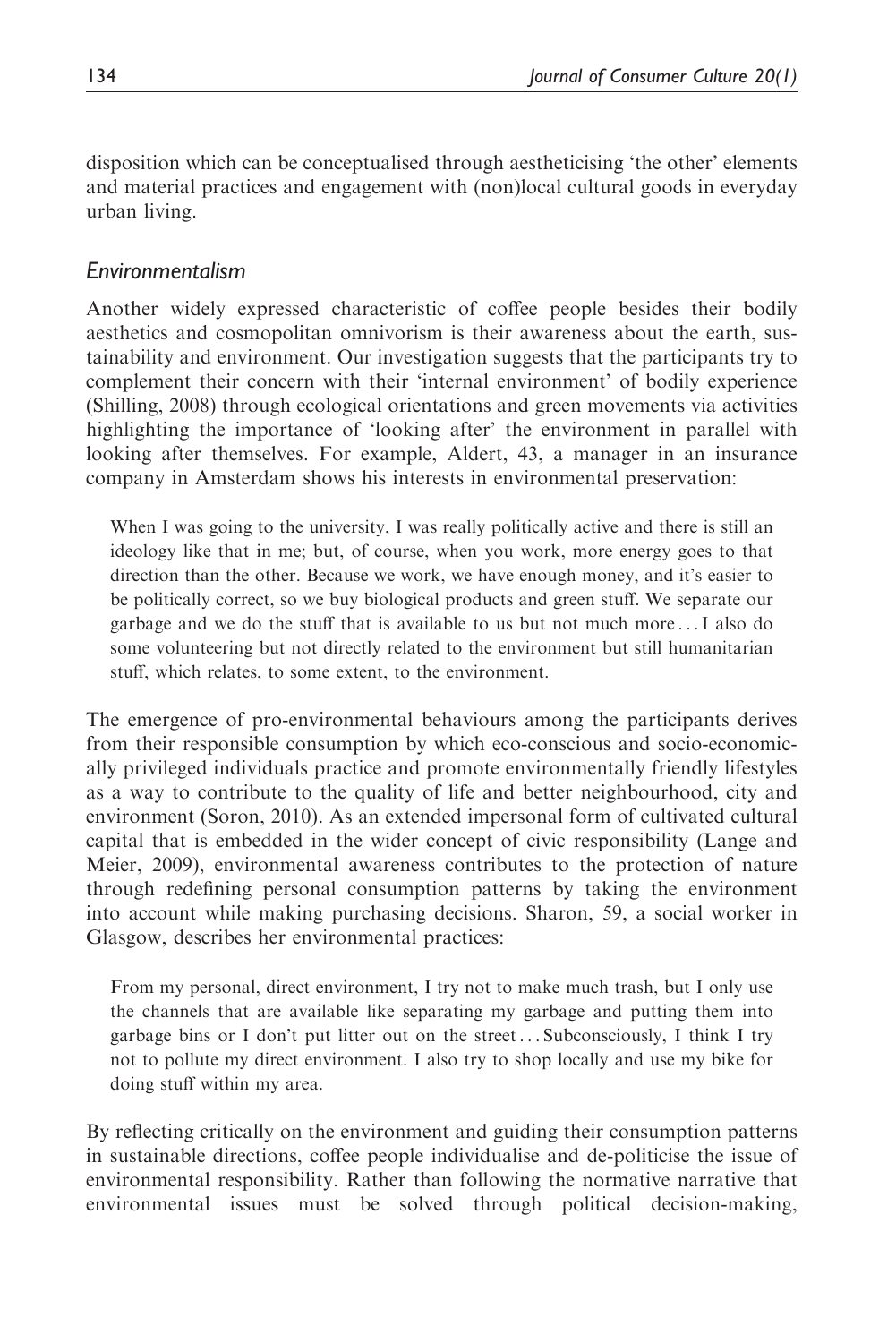interviewees have typically expressed that they have personal actions to do and individual sacrifices to make alongside large-scale political solutions. For instance, Sahar, 25, an art student in Tehran describes her personal responsibilities to 'mother earth':

I agree with the existence of global warming and think it needs very serious large-scale political actions to be taken to tackle this threatening gloomy danger. However, personally, I believe that I have some responsibilities for mother earth. My actions are indeed small but still better than nothing and could make some small changes. I try to drive my car less, take the subway or public transportation to go to the university or when I go out with friends. I also walk a lot for short distances, try to eat a lot of vegetarian foods instead of meat ...In general, I try to be kind to mother earth ...

The consumption of transparent, fair trade coffee has appeared to be another moral regulator of coffee people. As a specific type of humanitarian value, our participants have argued that they are worried about the process of coffee production and people involved in, especially in countries or at the farms of origin. For example, Charlotte, 29, a freelancer in Amsterdam says,

There are certain concerns about the people who grow the coffee we drink. Coffee grows in specific countries and because of its high demand, more people are engaged with the process from planting and harvesting to brewing and cupping ...I've heard that in some farms, children pick coffee beans in condition just like some sort of sweatshops...I don't like to drink coffee coming from that situation ...I'm willing to pay some extra for my coffee in favour of those kids and for creating a more transparent coffee process.

There is a distinction between citizen consumers and customer consumers. Coffee people seem not to be mere consumers who seek primarily to maximise their personal interests but they also take on the responsibility through association with citizenship and considering the general good through their consumption.

## Discussion and conclusion

Our study of coffee people in Tehran, Glasgow and Amsterdam suggests that class compositions are not entirely the same and occupational class, education, cultural know-how and class of origin all strongly condition the attributes of consumption and load heavily on the participants' lifestyles. Despite the different make-up, pace, scale and spread of the new urban middle classes within the studied cities, with regard to their everyday consumption patterns, they share some common traits, ethical dispositions and cultural practices. We have argued that coffee people show a remarkable convergence in their attitudes and behaviours in their everyday urban life. Patronising third wave coffee bars as an embodied practice revolves around a particular construction and representation of the physical and sensual body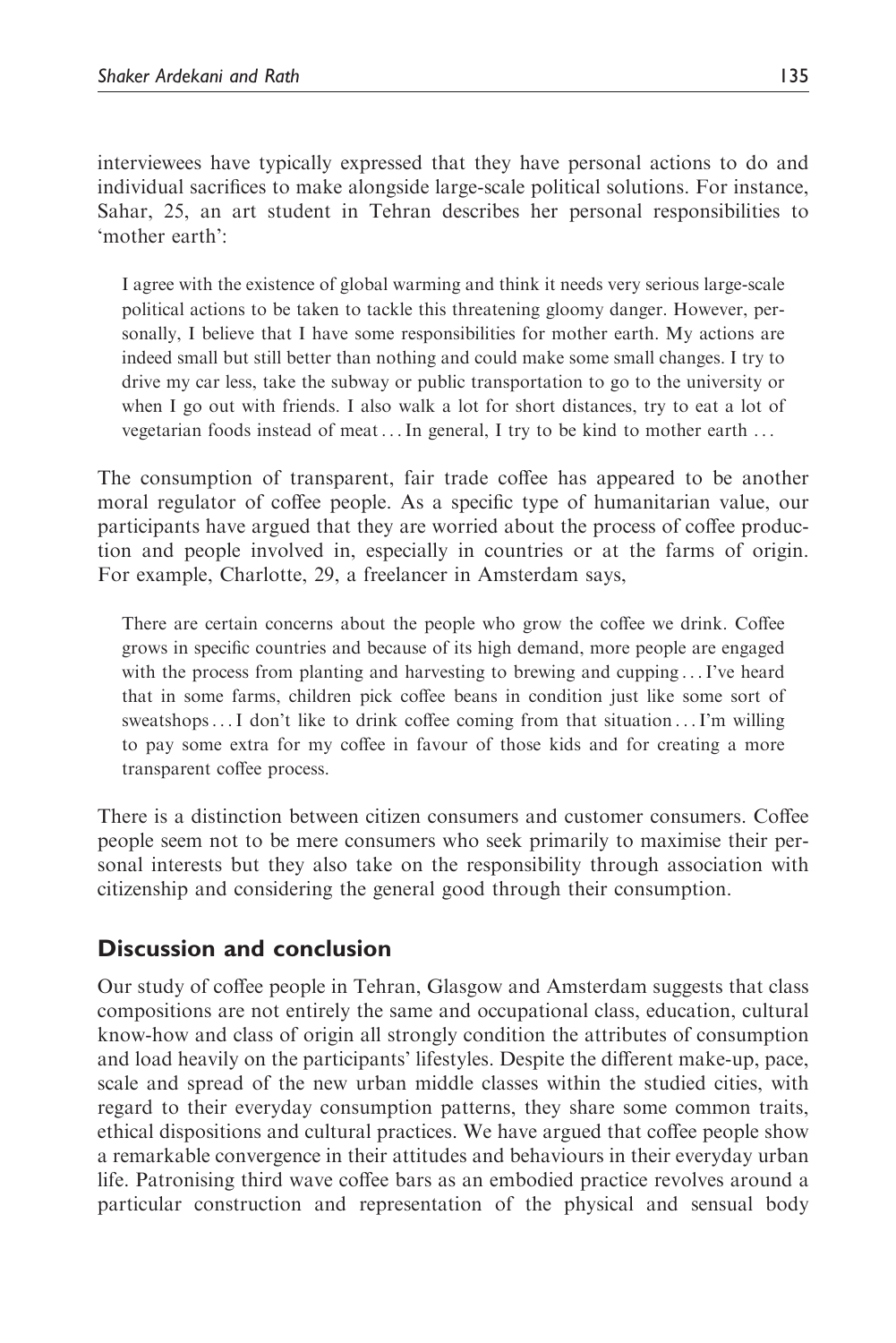through consuming a global commodity with environmental/moral connotations. Moreover, possessing adequate economic and cultural resources, our interviewees have revealed that, alongside their embodied expressive lifestyles, they participate actively in the engagement with the global cultural others via their omnivorous tastes and cosmopolitan attitudes as part of the global cultural capital in the context of environmental concerns and responsible consumption. Coffee people as a group within the new urban middle classes enjoy the consumption styles of life, feel comfortable with foreign/other cultures and value-systems and are aware of the environmental challenges.

Drawing upon several streams of research and scholarship and combining often weakly integrated analytical schools of thought including theories of consumption, practice, distinction, consumer sovereignty, the body, cosmopolitanism, omnivorism, sustainability and environmentalism, we have shown that the aesthetic consumption practices of the new urban middle classes are driven by a conscious reflexivity to develop their social identities and relations. Their embodied practices of consumption and orientation towards a wide range of cultural items and leisure activities in conjunction with environmental concerns suggest a new objective and subjective notion of class. In return, the urban landscape is now predominantly lined with hoardings non-local consumer goods, spaced out by fair trade and green consumption amenities and marked by leisure spaces, while the body is often shaped by the latest fashion items and somatic improvements and signalled by the latest portable technologies.

What we have observed in Amsterdam and Glasgow reflects a commonplace urban agenda in many other cities in advanced economies. Because of deindustrialisation, neoliberalism and globalisation, cities are now considering facilitating the clustering of advanced producer services and cultural amenities in order to boost their economies through attracting professionalised workforce with high levels of cognitive and cultural skills. These new social classes have gravitated to inner cities and transformed the retail landscape of neighbourhoods through their search for consumption spaces that fit their distinctive lifestyles. Additionally, the new urban middle classes have acquired more power and become agents of change, promoting new styles of consumption which potentially cut across traditional social divisions and may contribute to solve environmental challenges and transform towards more sustainable societies.

The rise of the new urban middle classes in Tehran, on the other hand, seems to be a result of increasing availability of disposable incomes in their hands and educational pursuits of young urbanites, which have modified their styles of living and consumption patterns. There are several other studies suggesting that during the past several decades consumption patterns in the Global South and the emerging economies such as China, India, South Africa, South Korea and Brazil have considerably changed with an increased proportion of expenditures being spent on housing, transport, recreation, education, clothing and other aesthetic commodities (Artigas and Calicchio, 2007; Dobbs et al., 2012; Drabble et al., 2015). It could be also argued that the rise of the new middle classes around the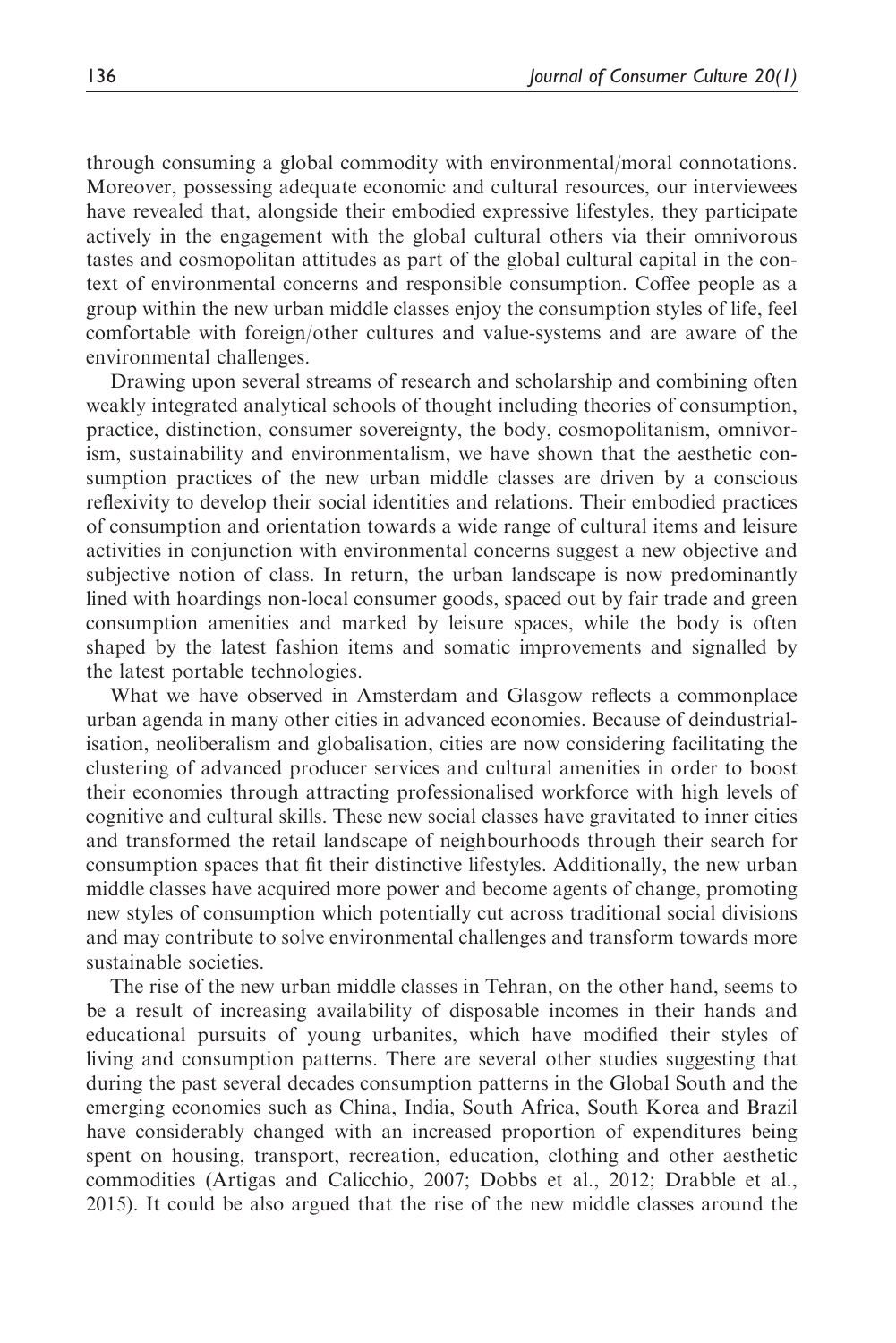globe is anchored in the convergent socio-cultural, political, economic and environmental values.

In addition to the meta-concepts such as cultural globalisation, the global spread of the new urban middle classes seems to be associated with the establishment of certain cultural infrastructures and institutions which give the middle classes opportunities of cultural reception, transmission and reproduction. The developments of transport infrastructures and communication technologies during the late 20th century have facilitated the global circulation of ideas, metaphors, sign systems and meaning-making practices. In return, the new urban middle classes who have money, time, confidence and motivation to catalyse significant transformations in their societies, especially within the Global South, through a cultural synchronisation emanating from the West and a combination of consumption and investment in their human capital have resulted in lifestyles which are not locally bounded anymore and the emergence of the North in the South.

Our study has highlighted that how comparing and analysing regulars of specialty coffee bars, their motivations, characteristics and activities could shed light on the larger societal trends and talk about structural changes in the composition of the world population, economy, values and ideology. It also draws attention to how micro-level analyses can provide macro-level insights on the class structural changes within individual societies and class dynamics brought about by globalisation. Nevertheless, it should be noted that the new urban middle classes are conceptually very complex and cannot be reduced to refer to a homogenised group with a clear boundary. Furthermore, our investigation has merely focused on the qualities that coffee people share through their mundane, everyday consumption patterns. We have observed some other common ground among the coffee people such as their liberal attitudes and political preferences fostering democracy and socio-political stability by improving social cohesion. As these shared mentalities could not be fully grasped through the consumption practices, further interdisciplinary investigation on the class practices of the new urban middle classes seems necessary.

#### Acknowledgements

The authors would like to thank the two anonymous reviewers and Patricia Roach for insightful and constructive comments that greatly improved the manuscript.

#### Declaration of Conflicting Interests

The author(s) declared no potential conflicts of interest with respect to the research, authorship, and/or publication of this article.

#### Funding

The author(s) received no financial support for the research, authorship and/or publication of this article.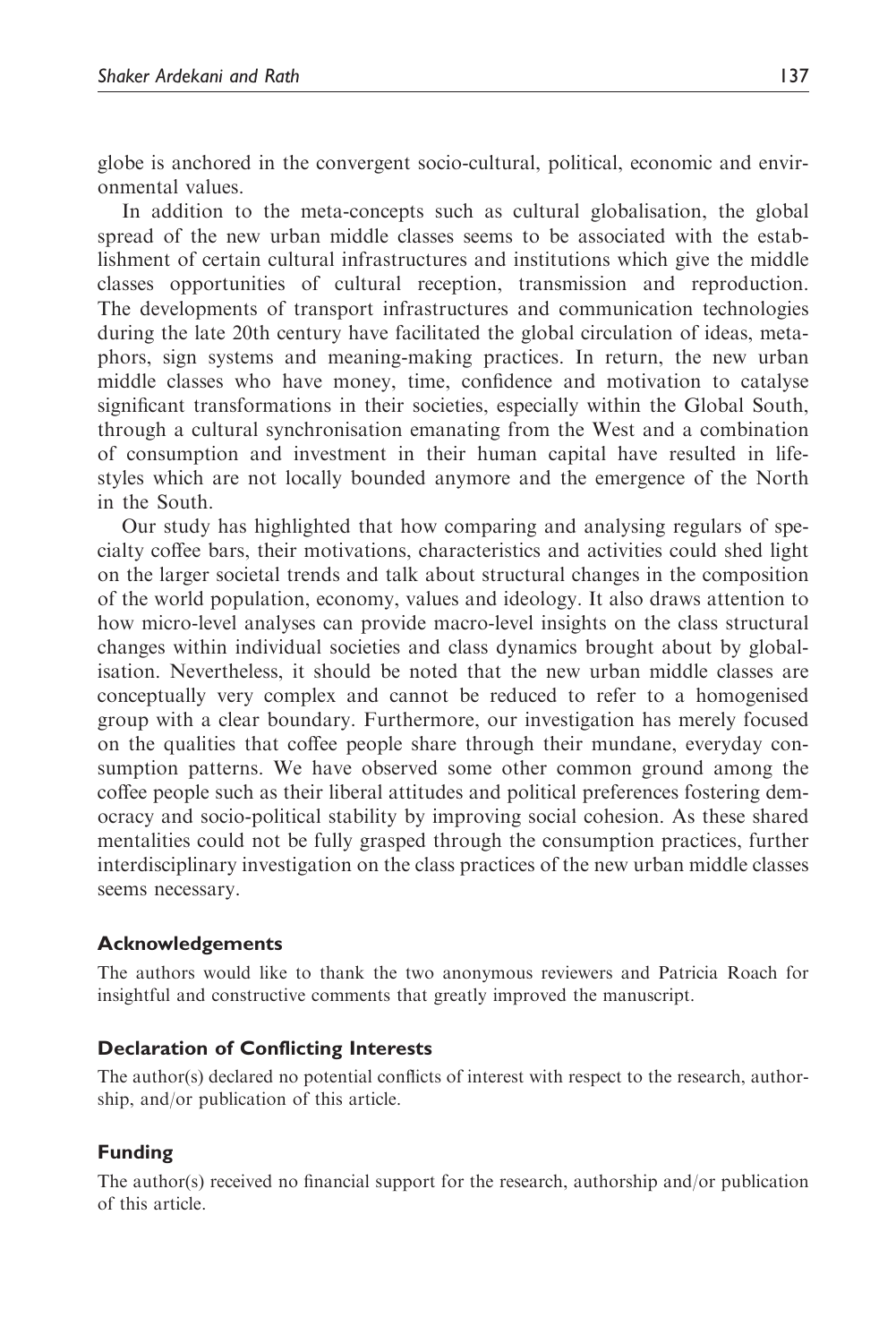#### **References**

- Anantharaman M (2014) Networked ecological citizenship, the new middle classes and the provisioning of sustainable waste management in Bangalore, India. Journal of Cleaner Production 63: 173–183.
- Artigas M and Calicchio N (2007) Brazil: Fashion conscious, credit ready. McKinsey Quarterly 4: 76–79.
- Bookman S (2014) Brands and urban life: Specialty coffee, consumers, and the co-creation of urban café sociality. Space and Culture 17(1): 85–99.
- Bourdieu P (1984) Distinction: A Social Critique of the Judgement of Taste. London: Routledge.
- Cohen L (2000) Citizens and consumers in the United States in the century of mass consumption. In: Daunton M and Hilton M (eds) The Politics of Consumption: Material Culture and Citizenship in Europe and America. Oxford: Berg Publishers, pp. 203–222.
- Dobbs R, Remes J, Manyika J, et al. (2012) Urban world: Cities and the rise of the consuming class. Report, McKinsey Global Institute, London, June.
- Drabble S, Ratzmann N, Hoorens S, et al. (2015) The rise of a global middle class: Global societal trends to 2030. Thematic report 6, January. Cambridge: Rand Corporation.
- Featherstone M (1991) The body in consumer culture. In: Featherstone M, Hepworth M and Turner BS (eds) The Body: Social Process and Cultural Theory. London: Sage, pp. 170–196.
- Featherstone M (2007) Consumer Culture and Postmodernism. London: Sage.
- Featherstone M (2010) Body, image and affect in consumer culture. Body & Society 16(1): 193–221.
- Florida RL (2002) The Rise of the Creative Class: And How It's Transforming Work, Leisure, Community and Everyday Life. New York: Basic Books.
- Gelmers W and Rath J (2015) 'Chatting' while sipping coffee: An ethnographic exploration of social interaction in specialty coffee bars in Vancouver and Amsterdam. Available at: [http://dare.uva.nl/cgi/arno/show.cgi?fid](http://dare.uva.nl/cgi/arno/show.cgi?fid=613071)=[613071](http://dare.uva.nl/cgi/arno/show.cgi?fid=613071)
- Giddens A (1991) Modernity and Self-Identity: Self and Society in the Late Modern Age. Stanford, CA: Stanford University Press.
- Goffman E (1959) The Presentation of Self in Everyday Life. New York: Random House.
- Guthman J (2003) Fast food/organic food: Reflexive tastes and the making of 'yuppie chow'. Social & Cultural Geography 4(1): 45–58.
- Hyra DS (2017) Race, Class, and Politics in the Cappuccino City. Chicago, IL: University of Chicago Press.
- Jayne M (2006) Cities and Consumption. London: Routledge.
- Kharas H and Gertz G (2010) The new global middle class: A cross-over from West to East. Report, Wolfensohn Center for Development at Brookings, Washington, DC, 22 March.
- Lange H and Meier L (eds) (2009) The New Middle Classes: Globalizing Lifestyles, Consumerism and Environmental Concern. London: Springer.
- Latham A (2003) Urbanity, lifestyle and making sense of the new urban cultural economy: Notes from Auckland, New Zealand. Urban Studies 40(9): 1699-1724.
- Lizardo O (2014) Omnivorousness as the bridging of cultural holes: A measurement strategy. Theory and Society 43(3–4): 395–419.
- McEwan C, Hughes A and Bek D (2015) Theorising middle class consumption from the global South: A study of everyday ethics in South Africa's Western Cape. Geoforum 67: 233–243.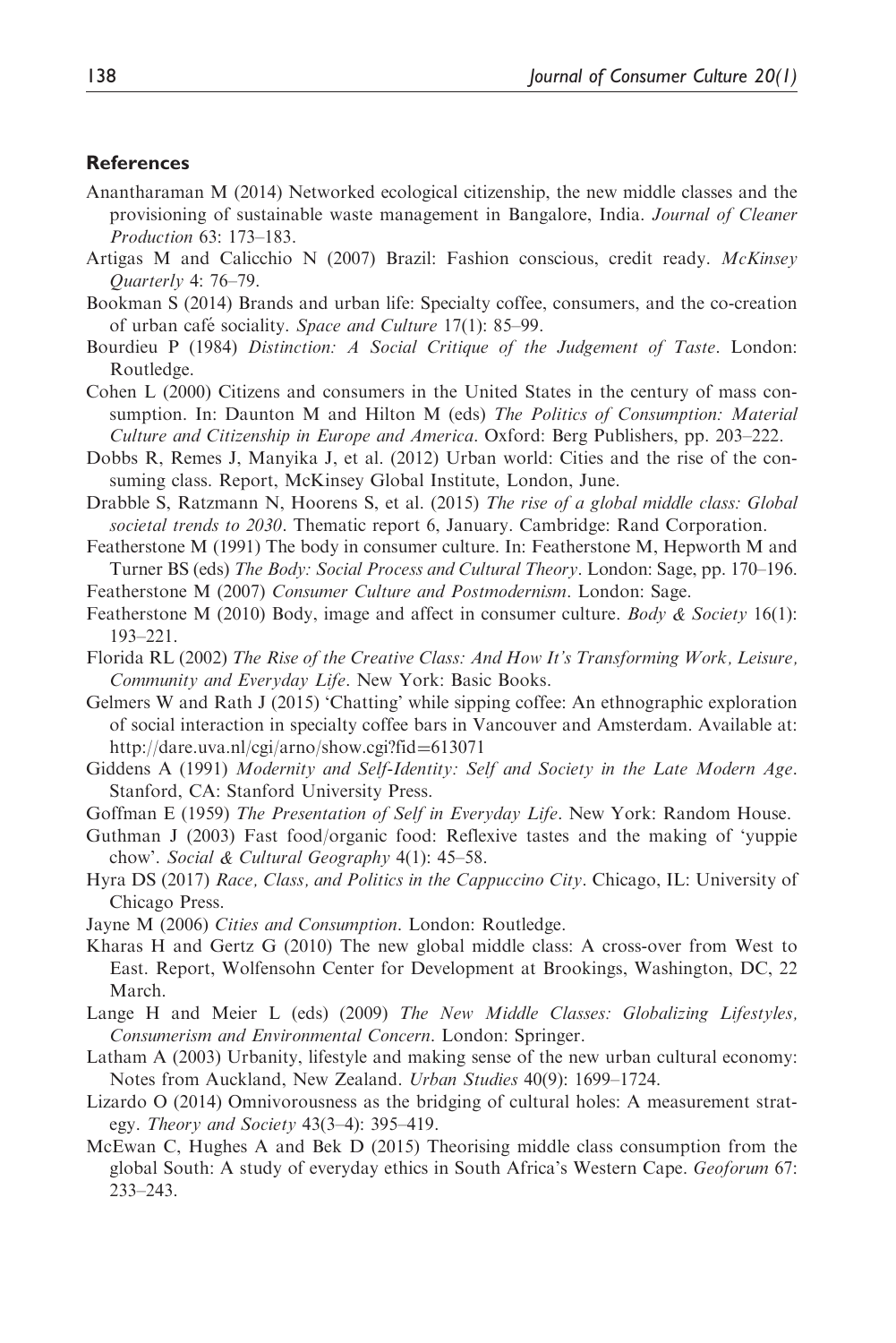- Manzo J (2010) Coffee, connoisseurship, and an ethnomethodologically-informed sociology of taste. Human Studies 33(2–3): 141–155.
- Mathur N (2010) Shopping malls, credit cards and global brands consumer culture and lifestyle of India's new middle class. South Asia Research 30(3): 211–231.
- Meuleman R and Savage M (2013) A field analysis of cosmopolitan taste: Lessons from the Netherlands. Cultural Sociology 7(2): 230–256.
- Michalski D (2015) The Dialectic of Taste: On the Rise and Fall of Tuscanization and Other Crises in the Aesthetic Economy. New York: Palgrave Macmillan.
- Mulvey L (1975) Visual pleasure and narrative cinema. Screen 16(3): 6–18.
- Peterson R (2005) Problems in comparative research: The example of omnivorousness. Poetics 33(5–6): 257–282.
- Rath J and Gelmers W (2014) Coffee in the city. Available at: [http://theprotocity.com/](http://theprotocity.com/coffee-city) [coffee-city](http://theprotocity.com/coffee-city)
- Rath J and Gelmers W (2016) Trendy coffee shops and urban sociability. In: Mamadouh V and Van Wageningen A (eds) Urban Europe: Fifty Tales of the City. Amsterdam: Amsterdam University Press, pp. 123–130.
- Sassatelli R (2007) Consumer Culture: History, Theory and Politics. London: Sage.
- Scott AJ (2012) A World in Emergence: Cities and Regions in the 21st Century. Cheltenham: Edward Elgar.
- Shaker Ardekani R (2015a) Polarised Tehran: Tea house vs. coffee shop. Available at: <http://theprotocity.com/polarised-tehran-tea-house-vs-coffee-shop>
- Shaker Ardekani R (2015b) Self, selfie, sex, cigarette as resistance in espresso city spaces. Available at: [http://theprotocity.com/self-selfie-sex-cigarette-as-resistance-in-espresso](http://theprotocity.com/self-selfie-sex-cigarette-as-resistance-in-espresso-city-spaces)[city-spaces](http://theprotocity.com/self-selfie-sex-cigarette-as-resistance-in-espresso-city-spaces)
- Shaker Ardekani R (2016a) The spatiality of specialty coffee bars and the cognitive-cultural economy in Amsterdam. Cogent Social Sciences 2(1).
- Shaker Ardekani R (2016b) Tracing musical tastes in Tehran: How urbanism selects its sound. Cogent Social Sciences 2(1).
- Shaker Ardekani R and Rath J (2019) The coffee scene in Glasgow's west end: On the class practices of the new urban middle classes. City, Culture and Society 17: 1–7.
- Shilling C (2003) The Body and Society Theory. London: Sage.
- Shilling C (2008) Changing Bodies: Habit, Crisis and Creativity. London: Sage.
- Soron D (2010) Sustainability, self-identity and the sociology of consumption. Sustainable Development 18(3): 172–181.
- Specialty Coffee Association of America (SCAA) (2015) Available at:<http://www.scaa.org>
- Townsend C and Sood S (2012) Self-affirmation through the choice of highly aesthetic products. Journal of Consumer Research 39(2): 415–428.
- Turner BS (2008) The Body and Society: Explorations in Social Theory. London: Sage.
- Turok I and Bailey N (2004) Twin track cities? Competitiveness and cohesion in Glasgow and Edinburgh. Progress in Planning 62(3): 135–204.
- Van der Waal J (2013) Cultural amenities and unemployment in Dutch cities: Disentangling a consumerist and productivist explanation for less-educated urbanites' varying unemployment levels across urban economies. Urban Studies 50(14): 2869–2885.
- Warde A (2014) After taste: Culture, consumption and theories of practice. Journal of Consumer Culture 14(3): 279–303.
- Warde A (2015) The sociology of consumption: Its recent development. Annual Review of Sociology 41: 117–134.